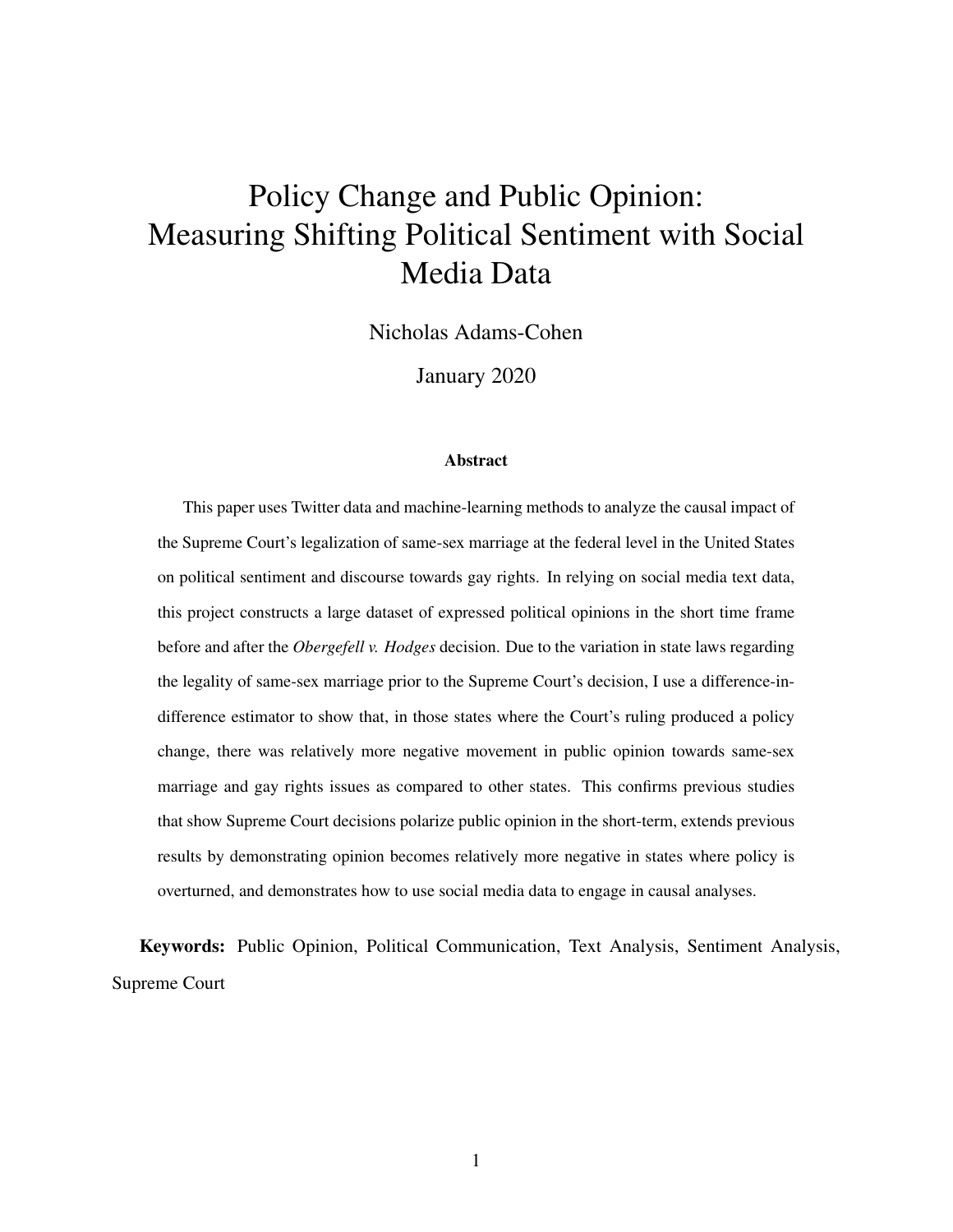# Introduction

Researchers are divided over how the Supreme Court impacts American public opinion. One group of scholars argue that the public moves with the Justices' rulings, garnering consensus through strength of argument and the legitimacy of the courts (Lerner, 1967). Another camp argues that the public becomes further polarized after ruling on a divisive issue, with those inclined to agree with the Justices becoming more adamant in their support and those predisposed to disagreement becoming further entrenched in their opposition (Franklin & Kosaki, 1989). While these studies consider the ways in which public opinion changes temporally in the wake of a Supreme Court decision, few analyze the state-by-state reactions to federal rulings, critical if a decision aligns with one state's existing legal framework but overturns another's. This paper extends previous research into Supreme Court rulings and public opinion by incorporating a state-level analysis in studying the *Obergefell v. Hodges* decision and the federal legalization of same-sex marriage in the United States.

In June of 2015 in a 5-4 ruling, the Supreme Court held that the right to marry was a "fundamental right" under the Due Process Clause of the Fourteenth Amendment, instantaneously overturning same-sex marriage bans in thirteen states.<sup>1</sup> This decision represents the most recent in a long-line of monumental cases in which the Court made a ruling on a divisive social issue. Exploiting this variation in state laws regarding the legality of same-sex marriage, I use a difference-in-difference estimator to identify the *causal impact* of a *policy change* on the expression of sentiment towards same-sex marriage.<sup>2</sup> I find this impact to be negative, indicating a less positive response by those in the affected states, even when controlling for potentially relevant demographic variables and party identification.

While many studies use polling or survey data to measure the shift in public opinion before and after landmark decisions (e.g. Franklin & Kosaki, 1989; Johnson & Martin, 1998; Hanley, Salamone, & Wright, 2012; Christenson & Glick, 2015), this paper uniquely investigates these issues by using a subset of Twitter messages regarding same-sex marriage and gay rights issues.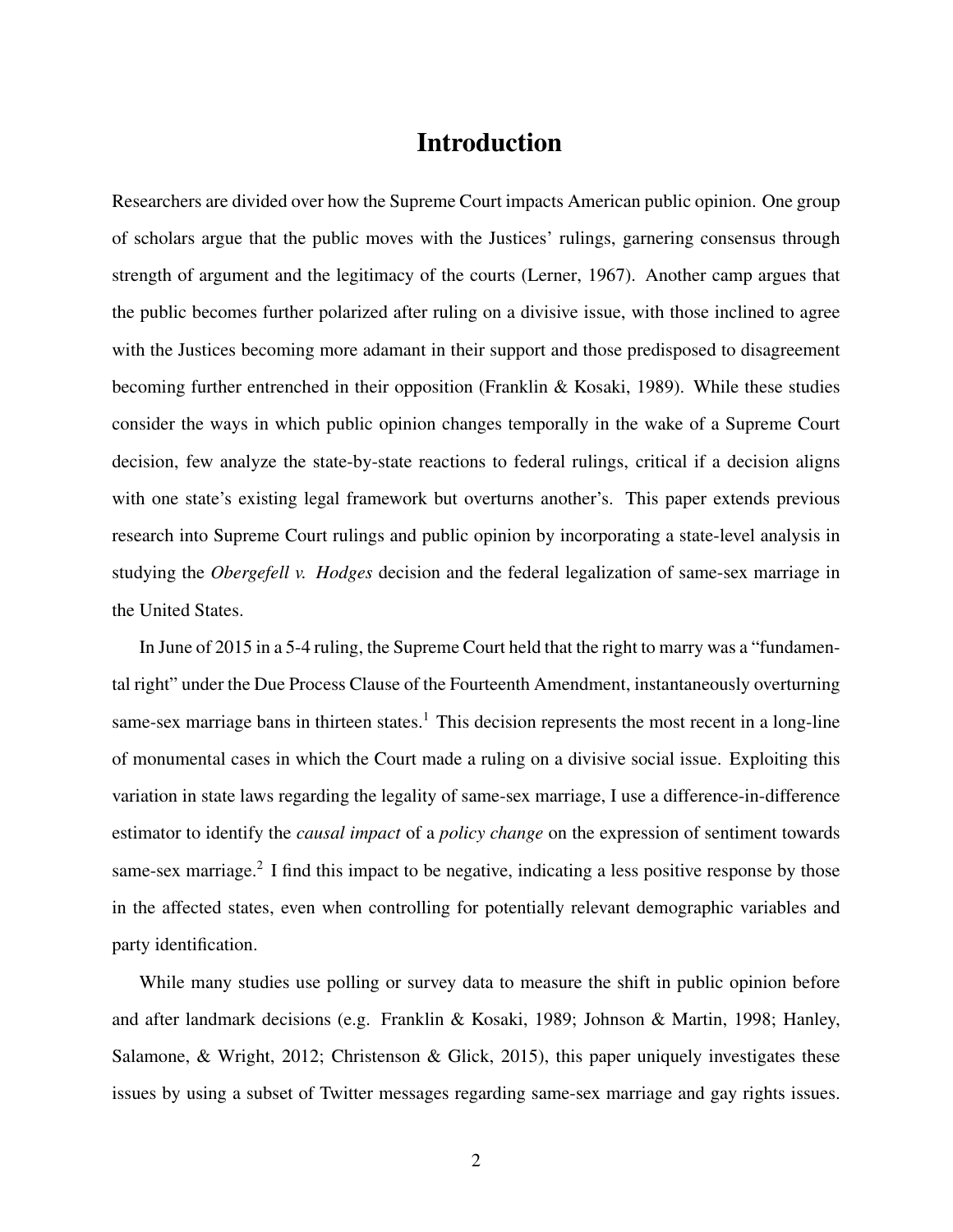By implementing machine learning methodologies to extract measures of sentiment from a large collection of tweets before and after the Supreme Court decision, I analyze a finely-grained dataset that allows for new insights into the short-term dynamics between Supreme Court decisions and public opinion. Studying this relationship is critical to discovering whether or not the Judiciary is able to guide public opinion in the direction of their opinion, or rather acts as a catalyst to further divide the public. The fine-grained temproal nature of social media data further allows me to examine the impact of the court's decision in the immediate weeks before and after the decision, examining the short-term reactions in these states to the court decision.

The paper proceeds as follows. First, I outline the relevant literature discussing the Supreme Court's impact on public opinion. Then, I describe the methodology I employ in this paper, including details on how I collect and analyze Twitter data. I then look at the aggregate change in opinion following that the Court's ruling before turning my analysis to a detailed investigation of the impact of policy change at the state-level. In this section, I conduct a difference-in-difference analysis, finding that the Supreme Court's decision engendered an increased negative reaction in those states where the ruling represented a change in state policy.

### The Supreme Court and Public Opinion

What constitutes the proper role of the Supreme Court in the United States is a long-standing question. In the opinion of Alexander Hamilton and the Federalists, the "independence of the judges may be an essential safeguard against the effects of occasional ill humors in the society" protecting against the "serious oppressions" of minority parties (Hamilton, Madison, & Jay, [2009] 1787-1788, p. 395-396). However, to counter the Anti-Federalists' arguments that an independent judiciary could wholly override the democratic process (Storing, 1981, p. 437-442), Hamilton further emphasized that the judiciary would be the "weakest" of the three branches of the Federal Government, without the "force nor will" to enforce its judgments (p. 392).

Without the ability to enforce its rulings, a number of scholars have argued that public opinion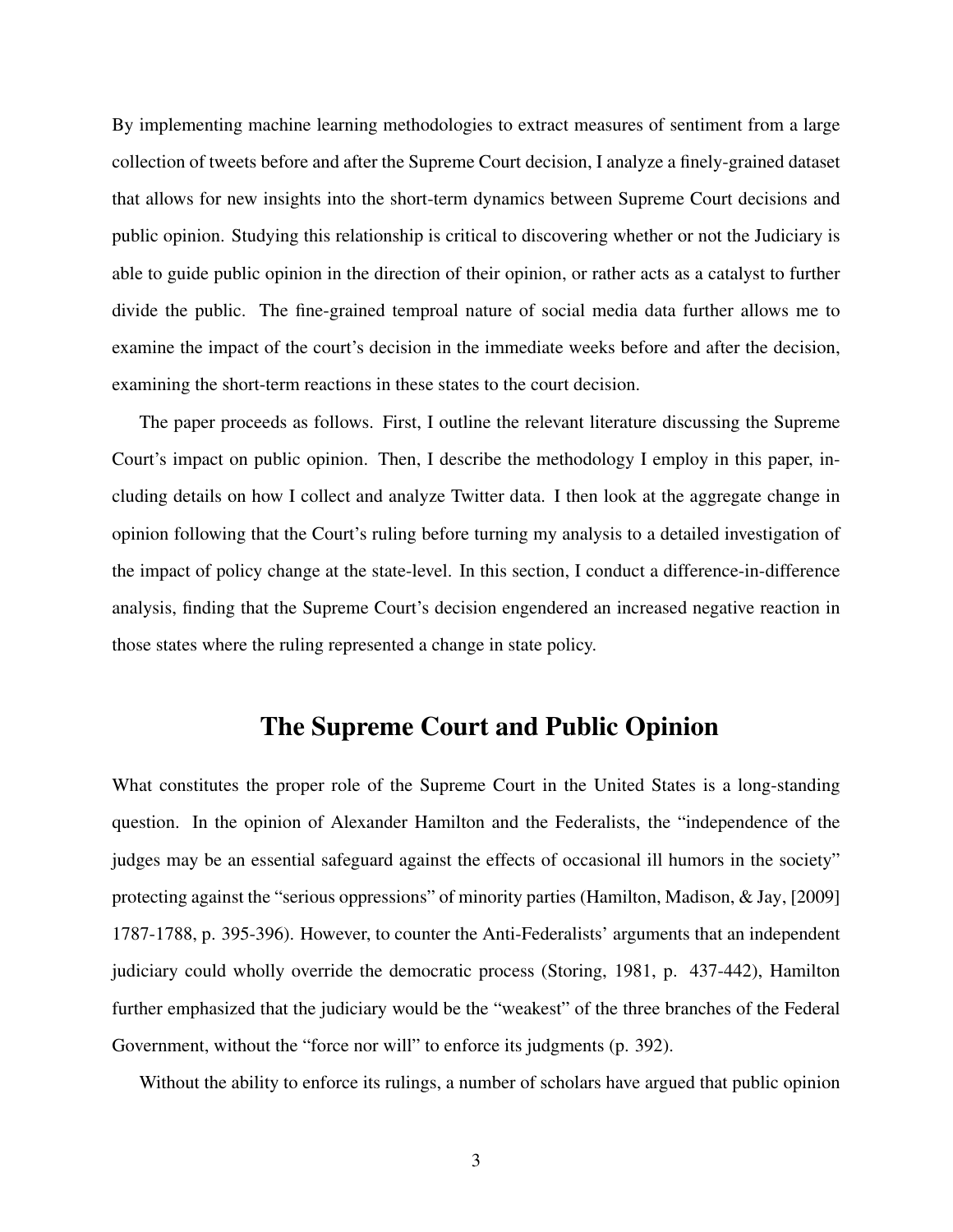constrains the Supreme Court (Hall, 2014). However, the Supreme Court's record demonstrates a number of instances where the court's rulings went against popular opinion, leading others to conclude the institution is counter-majoritarian in nature (Mishler  $\&$  Sheehan, 1993). When decisions run counter to a majoritarian preference, scholars have argued the Court consciously recognized its role as "Republican Schoolmaster," using their judicial power to educate citizens and guide public opinion (Lerner, 1967).

Behind these arguments is the notion that, viewed as a popular and revered institution, the Supreme Court is able to directly influence public opinion in the direction of their decisions (Dahl, 1957; Casey, 1974; Mondak, 1994; Gibson & Caldeira, 2009).<sup>3</sup> The theory that the court lends legitimacy to their rulings in a way that moves public opinion in the direction of their decisions is termed the *Positive Response Hypothesis* (Franklin & Kosaki, 1989).

While there is a great deal of support for the *Positive Response Hypothesis* in experimental work (Clawson, Kegler, & Waltenburg, 2001; Mondak, 1994; Bartels & Mutz, 2009; Hoekstra, 2003), the theory does a poor job explaining empirical findings in a number of observational studies (Franklin & Kosaki, 1989; Nicholson & Hansford, 2014). *Roe v. Wade* represents a particularly important case study that refutes the *Positive Response Hypothesis*, as public opinion data show that before and after the ruling, aggregate support for abortion remained unchanged.

To address this empirical discrepancy, there have been a number of alternative theories describing how the public will respond to Supreme Court decisions. The *Structural Response Hypothesis* posits that, even if Supreme Court decisions fail to move aggregate public opinion in one direction, court decisions can still alter the "structure of opinion" – that is, the amount to which different groups "support and oppose a position and how intensely" (Franklin & Kosaki, 1989, p.753). Thus, a Supreme Court decision might cause ex-ante supporters of a position to become more favorable, while simultaneously causing ex-ante opponents to become more negative. In the aggregate, this would appear as no movement in overall public opinion, although in actuality the court was responsible in further polarizing public opinion.

Another alternative is the *backlash model*, predicting that Supreme Court rulings that change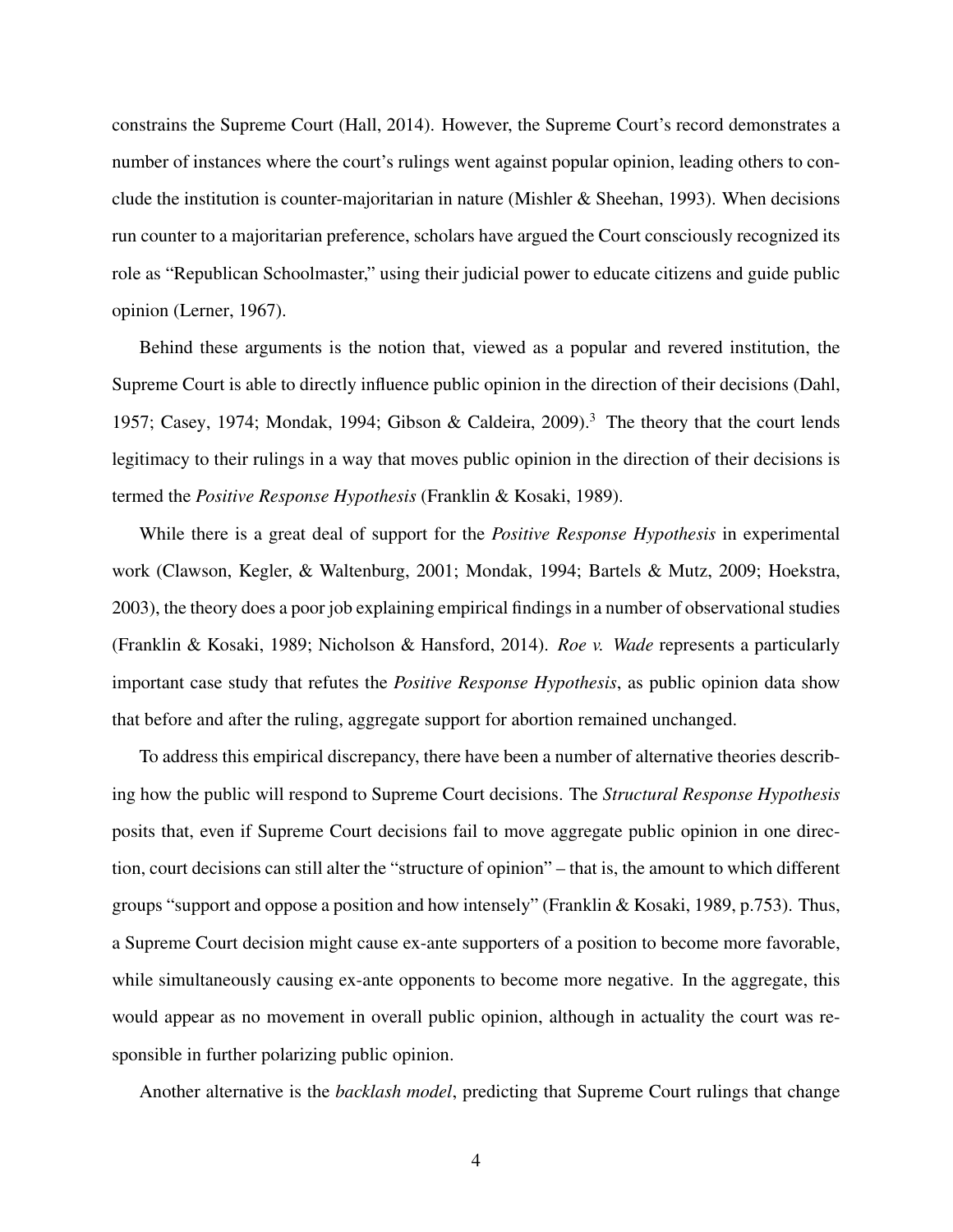policy will move aggregate public opinion away from the Justice's decision (Haider-Markel, 2007, 2010). In this model, Supreme Court decisions act as focusing events that lead to a "large, negative, and enduring shift in opinion against a policy or group" (Bishen, Hayes, Incantalupo, & Smith, 2016, p.626). We observe this backlash most acutely in the short-term, and it can eventually lead to long-term aggregate support to the Justice's decision (Ura, 2014). As I will detail below, I explicitly test these competing theories of how the might public respond to major Supreme Court decisions in a causal framework using social media data.

#### Heterogeneous State Reactions

While there is extensive research and debate analyzing the impact of Supreme Court decisions on aggregate public opinion, much of the previous work does not explicitly test whether a shift in opinion is the same in the group of states where a ruling leads to a policy change, occurring whenever state and local policies contradict a Federal decision by the Supremacy Clause of the United States Constitution (U.S. Constitution Article VI, n.d., §2). My work addresses this gap in the literature by considering the consequences of Supreme Court decisions that nullify some state polices while leaving the policies of other states unchanged.<sup>4</sup>

The reason most earlier work does not consider the state-level reactions to Supreme Court rulings conditional on the state's existing legal framework is likely limitations in available data; with few comparable state-by-state surveys, researchers often often rely on national survey data (e.g. Marshall, 1989; Franklin & Kosaki, 1989; Johnson & Martin, 1998). However, given citizens in different parts of the country experience different policy consequences as a result of Supreme Court decisions, it seems natural to assume that different groups of states might have divergent reactions to the Justices' rulings.

To hypothesize how public opinion will move in states where the Supreme Court overturns policy, I consider the literature on public opinion towards Federalism. Survey data over the course of many years demonstrates that citizens consistently view their state governments more favorably than the Federal government (Kincaid & Cole, 2011, 2008, 2000). These "attitudes are sensi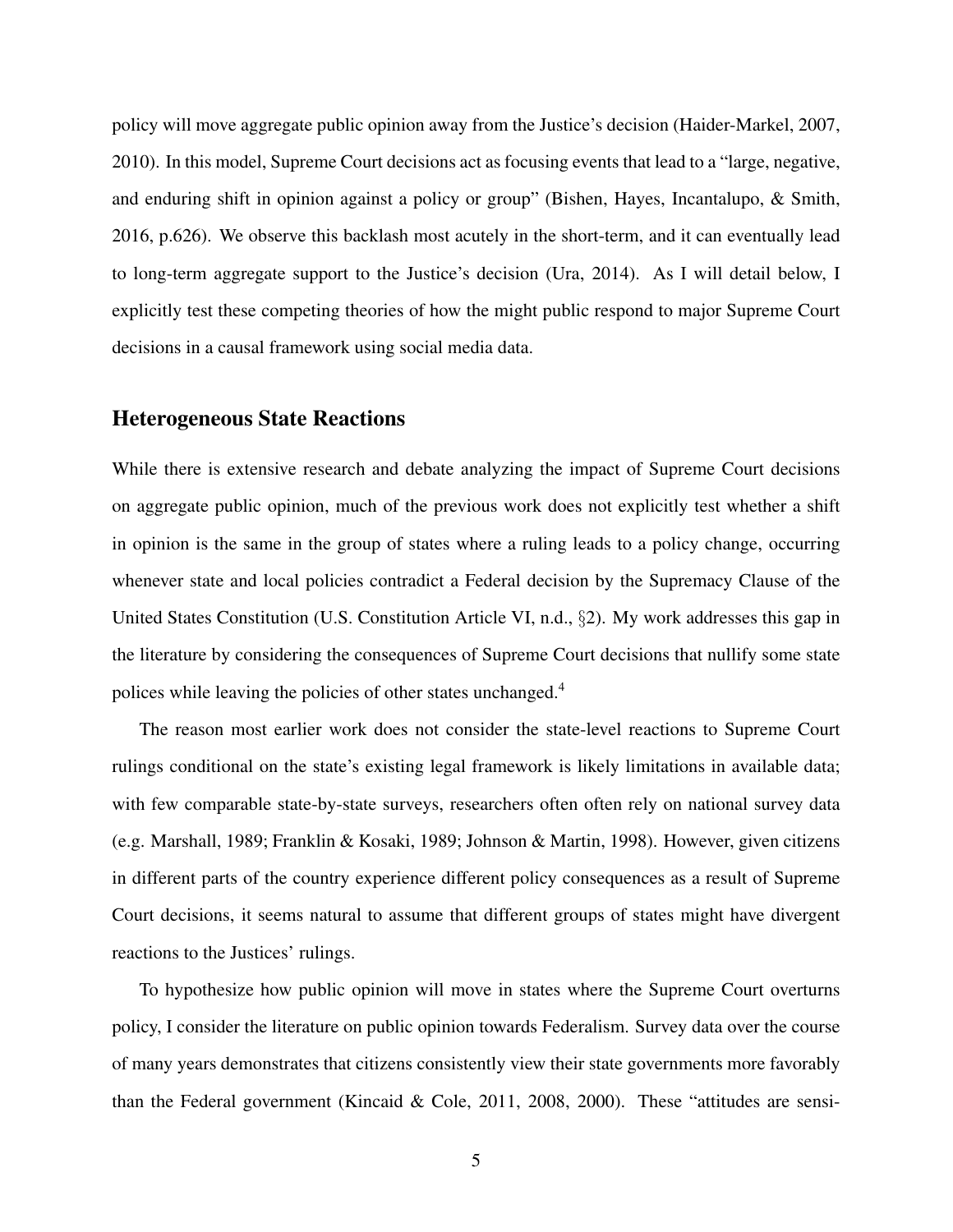tive to respondents' affiliation with the party in power nationally" (p. 66), with members outside the standing President's party more likely to believe the federal government has too much power (2011). These opinions also vary by region, with citizens in southern states more likely to believe their state/province is not "treated with the respect it deserves in the federal system of government" (2008, p.g. 479). Given that the public tends to view state governments more favorably than the federal government, these studies suggest that when a Supreme Court decision goes against statelevel policy, public opinion is prone to move *away* from the Justice's decision, a hypothesis I am able to test with my research design.

### Court Rulings and Opinion Towards Gay Rights

Prior to *Obergefell v. Hodges*, the Supreme Court ruled on a number of cases concerned with gay rights. While scholars analyzed the public response to these earlier cases, the empirical evidence across studies is mixed. Analyzing four separate gay rights cases, Stountengborough, Haider-Markel and Allen (2006) find public support moved in the direction of the court decision in one case, against the court decision in another, and remained unchanged for the remaining two cases.<sup>5</sup>

More recently, research analyzing the public's reaction to prominent Supreme Court cases expanding gay, including *Obergefell v. Hodges*, found little evidence that liberal decisions lead to a backlash against gay rights (Bishin, Hayes, Incantalupo, & Smith, 2016; A. R. Flores & Barclay, 2016; Kazyak & Stange, 2018).<sup>6</sup> Flores and Barclay (2016) further find that residents of states where the Court introduced same-sex marriage policy led to the greatest reduction in anti-gay attitudes. One potential reason these studies find little evidence of backlash is they utilize survey data, which often lags behind behind the date of a Supreme Court decision. This work may miss an initial, short-term backlash (Ura, 2014).

#### Testing Hypotheses about the Public Response to *Obergefell v. Hodges*

Reviewing previous research allows me to come up with a number of predictions concerning the public's response to the Supreme Court's *Obergefell v. Hodges* ruling. Given the empirical support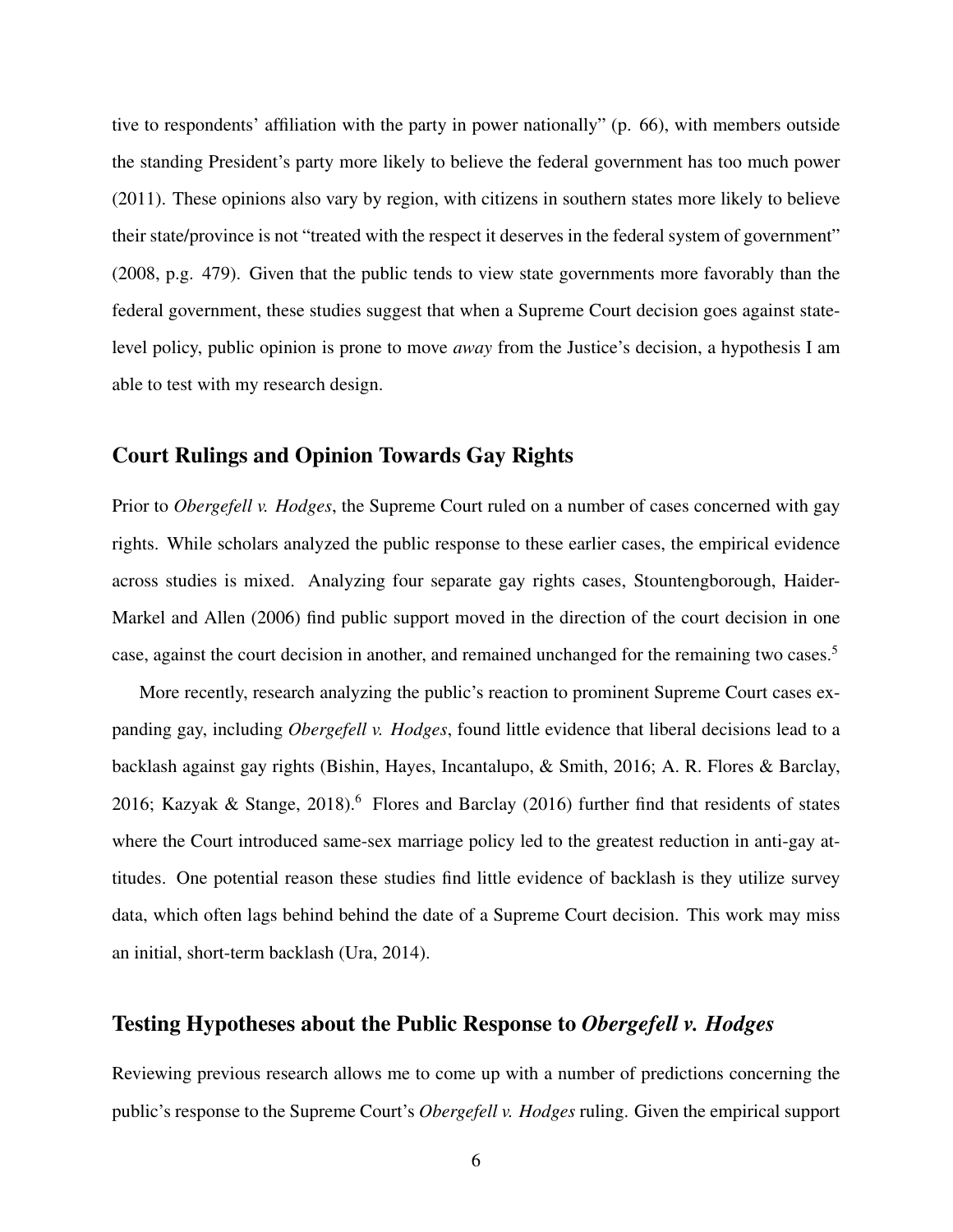for the *Structural Response Hypothesis*, I predict that, in the aggregate, the Supreme Court will polarize public opinion. In addition, given the literature on public attitudes towards Federalism, I believe in those states where the Supreme Court's decision resulted in a change in policy, there will be a more negative reaction towards the ruling as compared to other states in the short-term.

This allows me to develop two testable hypotheses:

- H1. In the aggregate, the Supreme Court's ruling in the case of *Obergefell v. Hodges* will lead to further polarization towards attitudes on same-sex marriage and gay rights.
- H2. In those states where the *Obergefell v. Hodges* ruling lead to a change in state-level policy, there will be a more negative reaction towards same-sex marriage and gay rights issues as compared to states where there was no change in policy.

### Twitter Data and Sentiment Scoring

Though I address the oft-discussed question of how Supreme Court decisions impact public opinion, I do so with a different methodology compared to past studies. Rather than relying on survey data, this paper utilizes machine learning sentiment analysis methodologies to obtain a measure of public opinion from Twitter messages. This section briefly describes how I obtain and proces this social media data and the strategies I used to quantify sentiment from raw text.

#### Using Twitter Data to Study Opinion

While survey data is far and away the most popular source of data in studying public opinion, it is nearly impossible to collect for my present research question. First, in order to measure changes in public opinion before and after major Supreme Court cases, one needs to run comparable polls immediately before and after the Justice's reach their decision, a "limiting factor for all studies of Supreme Court influence on public opinion" (Brickman & Peterson, 2006, p.98). Second, studying the heterogenous impact of a Supreme Court decision requires strong state samples, with many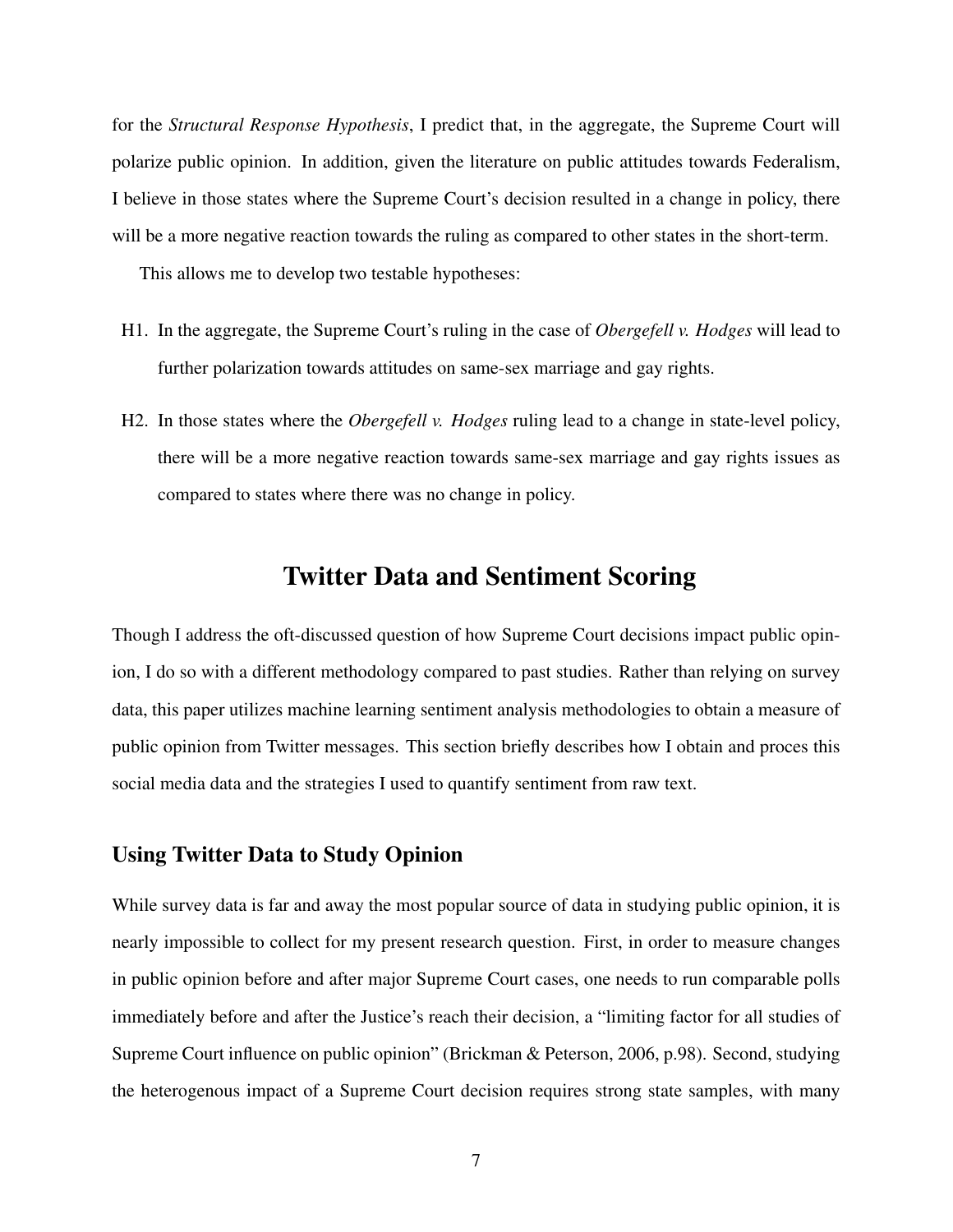national surveys failing to report state-by-state results, given the margin-of-error for smaller states can be problematic for inference (Silver, 2016).<sup>7</sup> While researchers developed several techniques to estimate state samples from national survey data, including disaggregation (Erikson, Wright, & McIver, 1993) and mulitivelel regression and poststratification (MRP) (Lax & Phillips, 2009a, 2009b), the additional necessity in finding comparable national surveys immediately before and after a ruling makes it difficult to use these techniques to study the short-term reactions to Supreme Court decisions.

Collecting messages on a site like Twitter is a potential way to circumvent these issues. Users send tweets in real-time, allowing for much finer-grained estimates of public opinion in comparison to with monthly (or even weekly) polls. Twitter data is also 'always-on,' making it possible to continuously collect information without needing to specify where and when to conduct a particular survey (Salganik, 2018, p. 21), allowing a researcher to study a wide range of unexpected events that alter might public sentiment and discourse. While an imperfect substitute to well collected polling data, many researchers have demonstrated how Twitter data can provide a strong signal of the public opinion (e.g. O'Connor, Balasubramanyan, & Routledge, 2010; McKelvey, DiGrazia, & Rojas, 2014; Beauchamp, 2017).

Of course, one of the major weaknesses of Twitter data is the fact that the population of American Twitter users is not a representative sample of the adult population in the United States. Research into the demographic makeup of Twitter users shows that populous American counties tend to be over represented (Mislove, Lehman, Ahn, Onnela, & Rosenquist, 2011), users are more likely to be younger and richer (Barberà  $\&$  Rivero, 2015), and overall there is a liberal and pro-Democratic bias compared with the country as a whole (Mitchell & Hitlin, 2013). While a non-representative population is not a unique feature with social media data (non-response rates in polls produces a similarly difficult to correct bias (e.g. Groves & Peytcheva, 2008; Massey & Tourangeau, 2013; Desilver & Keeter, 2015)), it does make it difficult to claim high external validity in any study relying on Twitter data. That said, studying the population on Twitter does allow for research designs that maintain strong internal validity, allowing us to consider the comparative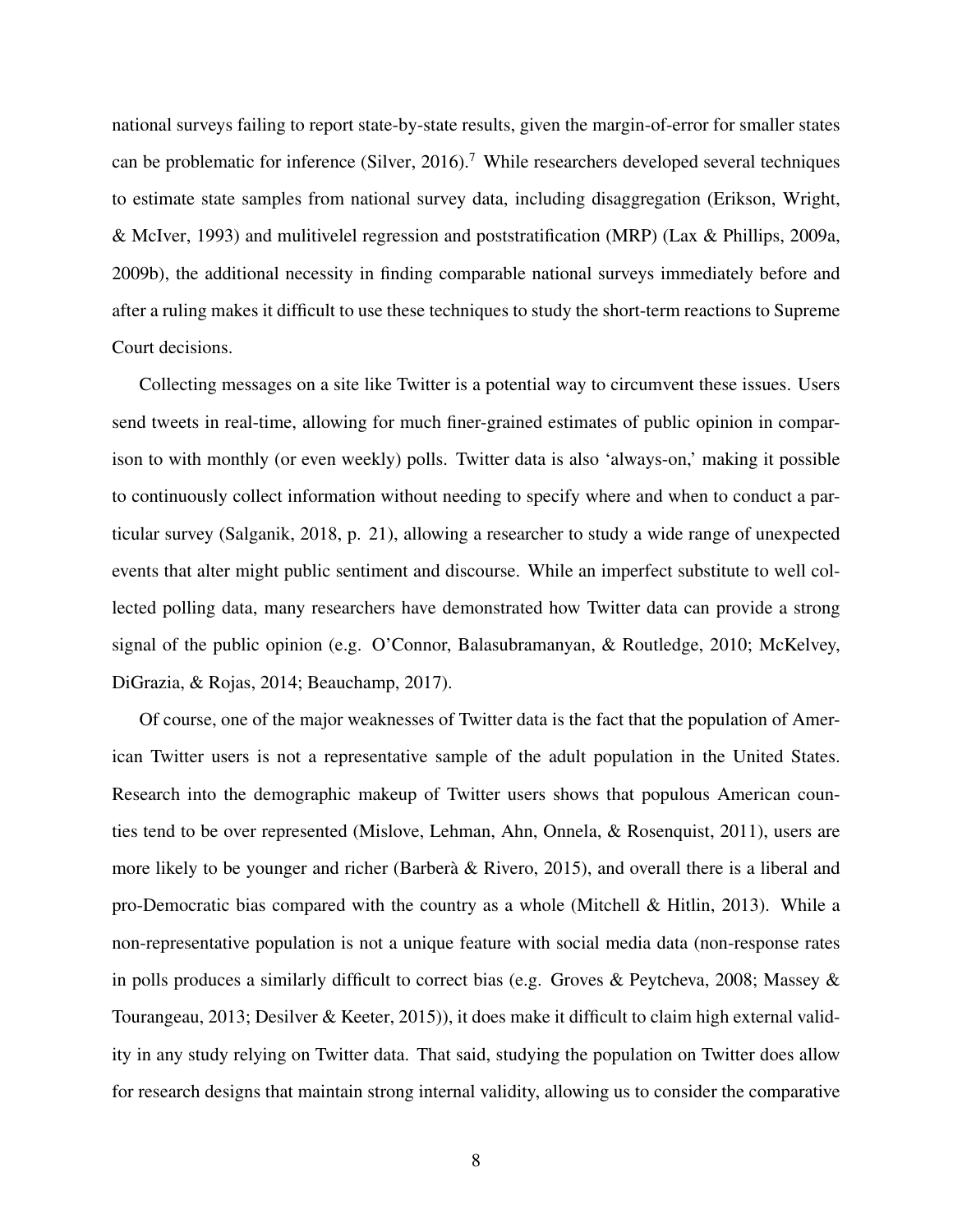statistics beyond the overall level of estimated effects. Given the lack of alternative polling data differentiated by state over the short time-frame around the *Obergefell v. Hodges* decision, Twitter data represents the best alternative to conduct a causal analysis.<sup>8</sup>

#### Gathering Twitter Data

In order to utilize Twitter data to study changes in opinion concerning same-sex marriage, it is first necessary to filter through the vast quantity of Twitter data and obtain only the subset of messages where users discuss topics relating to gay marriage and rights. I accomplish this by utilizing the Twitter Streaming API, a tool that pulls any tweet that fits certain criteria in real-time.<sup>9</sup> To obtain all relevant tweets, I tracked the following set of words: gay marriage, gay marriages, samesex marriage, same-sex marriages, same sex marriage, same sex marriages, same-sex union, same-sex unions, same sex union, same sex unions, marriage equality, equal marriage. $10$  I pulled tweets containing one of these keywords from the Twitter Streaming API and placed into a MySQL data base with a Python script. This monitor ran from May 27, 2015 to August 24, 2015, collecting 5,996,741 total tweets.

For each tweet collected, several other pieces of relevant meta-data were captured, including the time-stamp a message was sent and the user's number of followers. When available, I also collect user profile data, such as the user's full name and location.<sup>11</sup>

As the goal of this project is to analyze sentiment within the United States, I focus on the subset of tweets with location data that can be mapped to a specific US state. I rely on self-reported locations to map users into US states. Specifically, I employ a large series of regular expressions with state names and the most populous American cities to map self-reported location data into a standardized state-coding scheme. In total, I mapped 1,028,151 messages to a specific state.<sup>12</sup>

In addition to analyzing location data, I examine the subset of users that choose to share their full name to predict demographic characteristics. Specifically, I use the gender package (Mullen, 2015) to link first names to gender and the wru package (Khanna & Imai, 2015) to link surnames with race. While it is impossible to perfectly predict gender and race based on names, these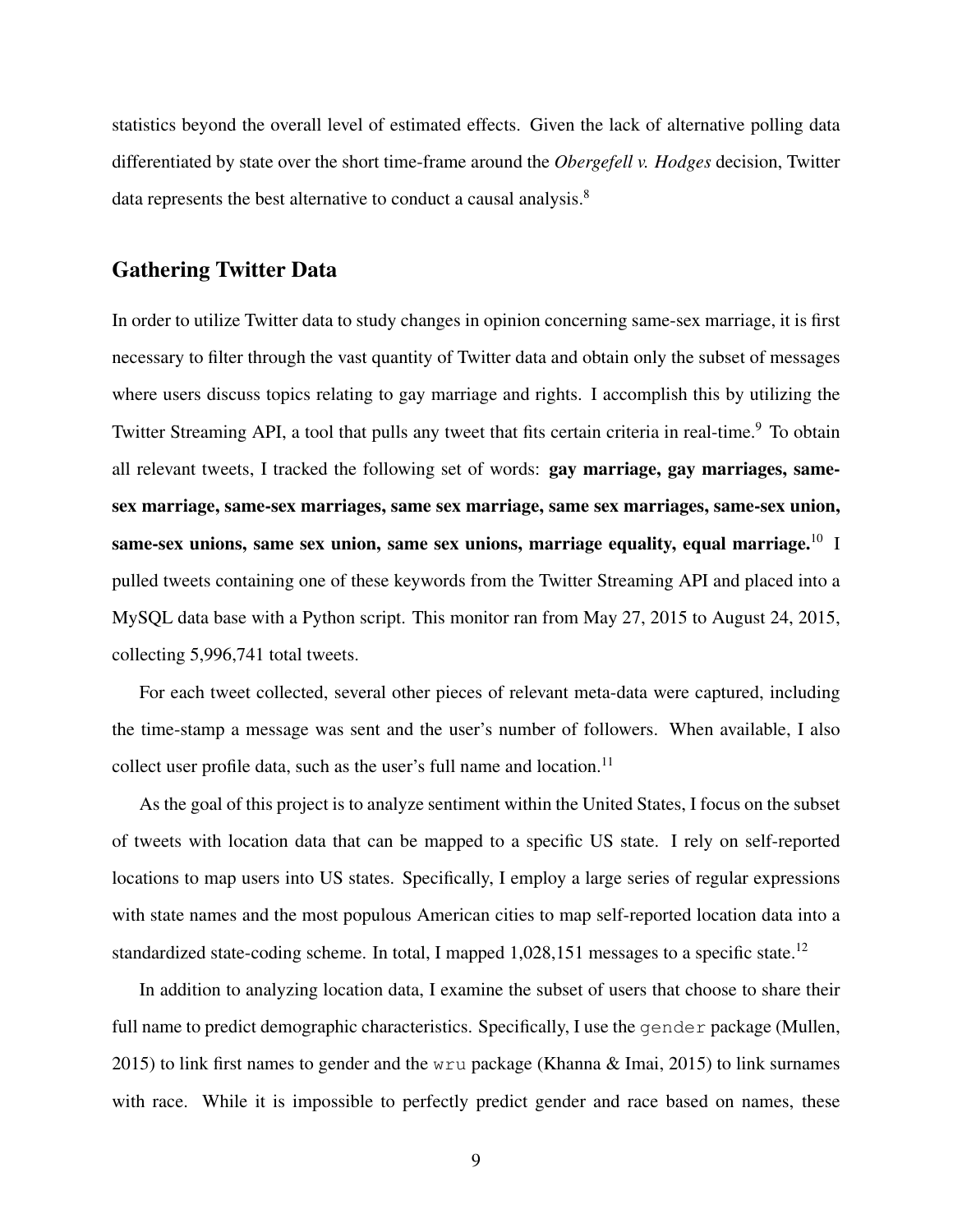packages are commonly employed in the literature, utilizing census data to predict these variables. In total, 481,487 messages were from users with names that could be linked to race and gender.

Finally, I classify a subset of users as either Republicans or Democrats. These labels come from data collected by Pablo Barberà (2013). Very briefly, Barberàs work takes advantage of follower networks to predict the likelihood an individual is a Republican or Democrat, with the estimation strategy relying on the logic that a Republican is more likely to follow other Republicans and Democrats are more likely to follow other Democrats. I was able to merge 184,042 my own Twitter data with users in Barberà's data, creating a subset of accounts with estimated party labels.

#### Sentiment Scoring

After collecting a large set of Twitter data, I preprocess the raw text data in a way that made it possible to utilize various supervised sentiment scoring algorithms to measure.<sup>13</sup> Supervised training methods require a training set, a collection of messages annotated with true labels. As the goal of this project is to classify tweets based on sentiment, this involves building a training set of tweets labeled as *positive* or *negative*.

I use the crowd sourcing platform Mechanical Turk to obtain a set of hand-annoted tweets to build a binary sentiment classifier. Each tweet was labeled by three human coders, with the final label being the majority category.<sup>14</sup> In total, I collect a set of 626 negative and 1,778 positive unique tweets.d<sup>15</sup> In order to create a training set most representative of the corpus, I gather labels for the most-retweeted messages in my data collection period, with the 626 unique negative messages representing 44,031 total tweets, and the 1,778 unique positive messages representing 161,525 total tweets.

With this training set, I test a number of supervised classifiers, settling on random forest as the algorithm that leads to the best results (more details on this procedure can be found in the online appendix). Leaving out 10% of the training data for a test set, my final model specification has 81.74% accuracy and a Cohen's kappa coefficient of 0.40. Of the 1,028,151 tweets I map to a US state, I classify 182,031 as negative and 846,120 as positive. On acquiring this well-performing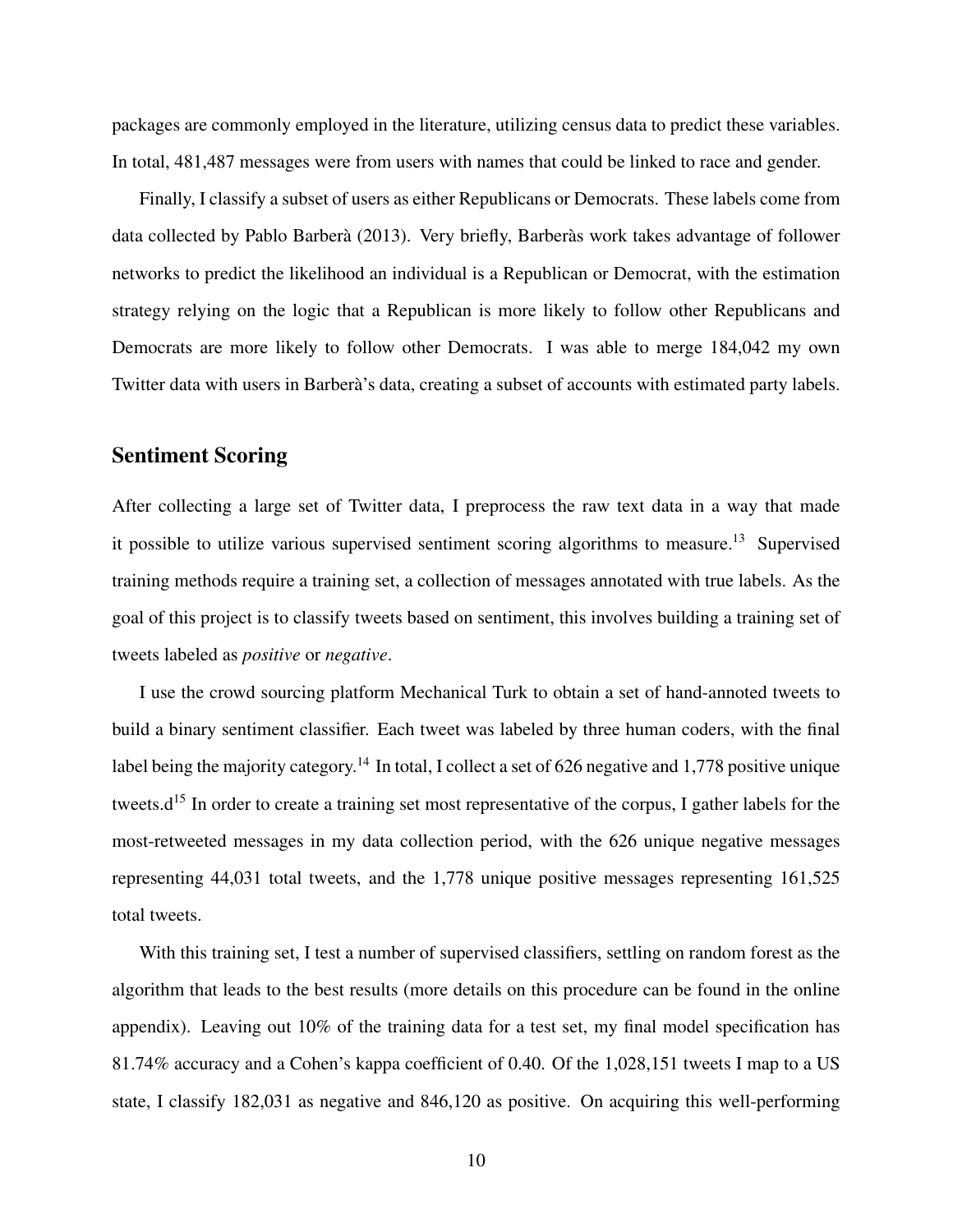estimate of sentiment in a carefully selected subset of tweets, I use these data as a measure of sentiment towards gay-rights issues before and after the Supreme Court's federal legalization of same-sex marriage.

### Aggregate Shift in Public Opinion

I begin by testing the *Structural Response Hypothesis* by replicating the analysis outlined in Franklin and Kosaki (1989). This model takes the form:

$$
Y_i = \alpha_1 + \alpha_2 After_i + (\beta_{11} + \beta_{21} After_i)X_1 + (\beta_{12} + \beta_{22} After_i)X_2 + ... + (\beta_{1k} + \beta_{2k} After_i)X_k + \epsilon
$$

Where i indexes messages, Y is a "positive" or "negative" classifier,  $After$  is an indicator variable specifying whether the message was from before or after the Supreme Court ruling, X represents covariates, and  $\epsilon$  represents unobservables. To measure Y, I use the random forest classifier described in the previous section to label each message in my dataset as positive or negative, replacing Random Forset scores with hand-labeled Mechanical Turk results when available (the hand-annotated labels are closer to the ground truth). I code positive message as a one and negative message as a zero. I estimate the above equation with a probit model.

#### (Table 1)

To test the *Structural Response Hypothesis*, I run two models: a constrained model in which  $\beta_{2k}$  is set to zero for all K covariates, and an unconstrained model where these values are allowed to vary. If I reject the constrained model in favor of the unconstrained model, it demonstrates that the Supreme Court decision alters the *structure* of opinion. I run two pairs of models: a pair that only includes demographic variables and a pair that includes demographic variables and party labels. Table 1 contains the results of these tests.<sup>16</sup>

In both pairs of models, I reject the constrained model in favor of the unconstrained model at high levels of significance, which confirms my first hypothesis (H1). Of note is the fact that this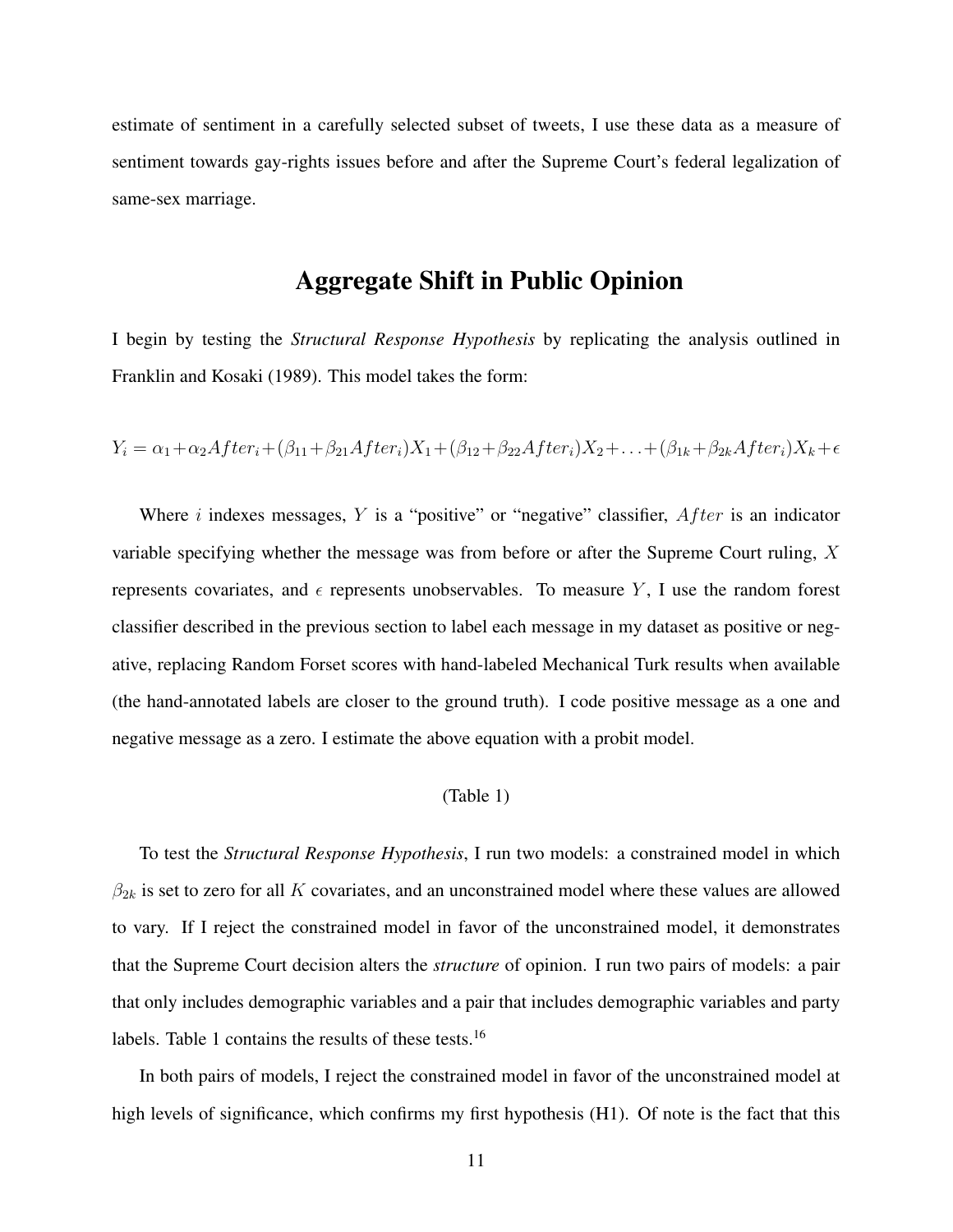level of significance is much higher when including party fixed effects, as demonstrated by the much larger Chi-Squared value across models three and four. This pattern demonstrates that the polarizing impact of *Obergefell v. Hodges* was especially pronounced across party lines.

Overall, these results provide further evidence for the *Structural Response Hypothesis*, demonstrating that the Supreme Court polarizes aggregate public opinion. Confirming the core result of Franklin and Kosaki (1989) represents a good initial validation of the accuracy of my sentiment classifier.

### Impact of Policy Change

To test how the Supreme Court's ruling in *Obergefell v. Hodges* may have affected the expression of sentiment towards gay marriage for citizens in regions where the Supreme Court overturned statelevel policy, I use a difference-in-difference estimator to identify a treatment effect. The differencein-difference estimator works by differencing across the treated and untreated observations, as well as across time. This effectively differences out both the time-variant and time-invariant unobservables, allowing for a causal interpretation of the difference-in-difference coefficient.

However, this estimation technique is only useful if what occurred in the untreated set is a reasonable counter-factual for what might have happened in the treated set. Thus, in this setting, I assume the treated states would have had a similar reaction as their untreated counterparts if the Supreme Court decision *did not* lead to a top-down shift in state policy. Importantly, the level of sentiment can still differ greatly between the two sets of states: only the general time-trend must be the same, an assumption explored below.

When these assumptions hold, there is no need for a difference-in-difference estimation to include other covariates. However, as the parallel trends assumption is very difficult to test, I include a number of covariates that could reasonably explain the heterogeneous response to the Supreme Court ruling across each set of states.

The difference-in-difference regression takes the form: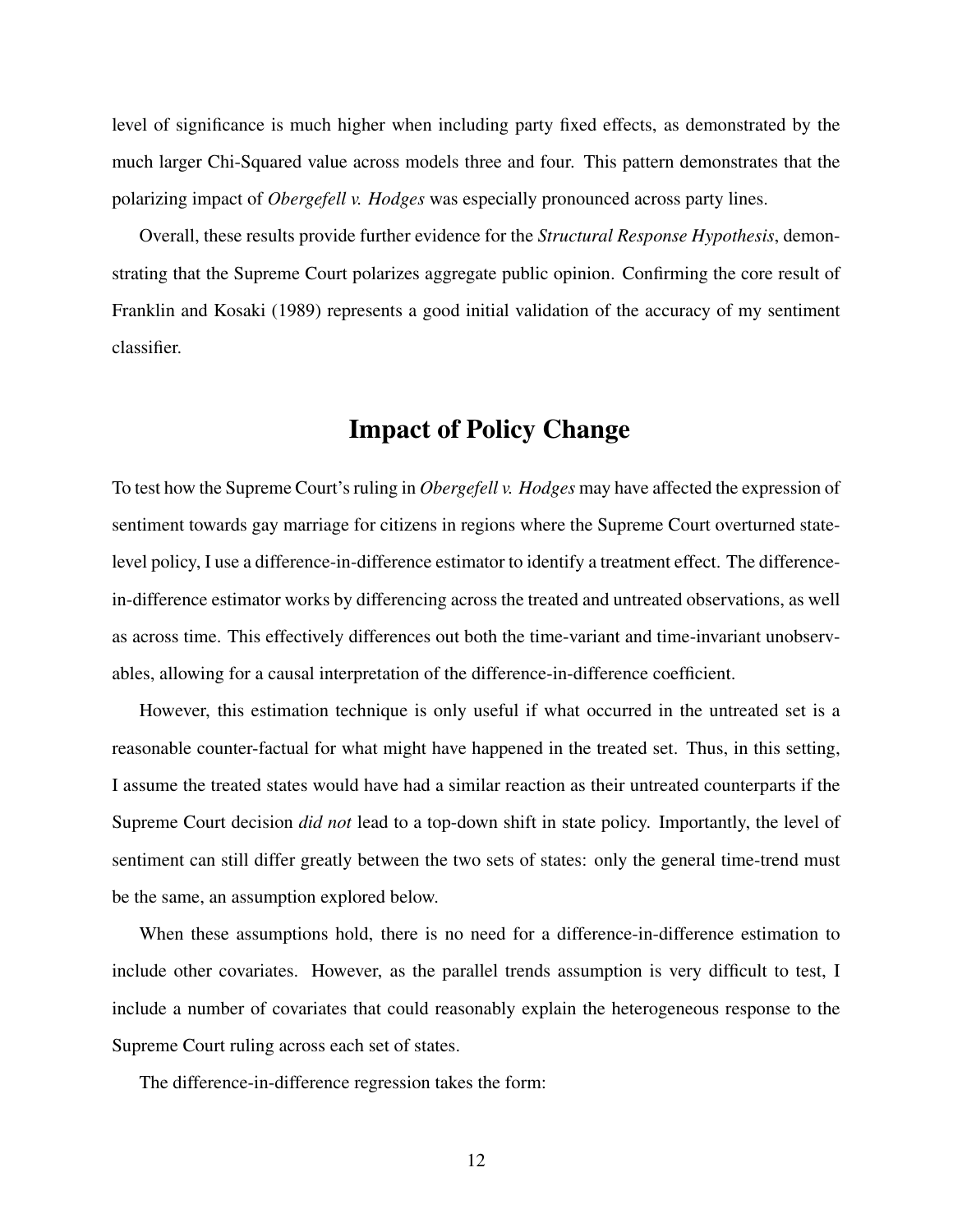$$
Y_i = \beta_0 + \beta_1 D_i + \beta_2 After_i + \beta_3 (D_i * After_i) + X_i + \epsilon
$$

Where  $i$  indexes messages,  $Y$  is a "positive" or "negative" classifier (defined in the way described in the previous section),  $D$  is a treatment indicator that takes the value of 1 if the user sent the tweet if the Supreme Court decision lead to a change in state policy, and  $After$  is an indicator variable that takes on the value 1 if the user sent the tweet after the Supreme Court's decision on June 26, 2015. X represents a set of potential control variables and  $\epsilon$  represents unobservables. I run this regression with a linear probability model, as the assumptions of the difference-in-difference estimator require linearity in order to interpret the results causally.

The coefficient of interest in the above equation is  $\beta_3$ , which corresponds with the average change in the expression of positive sentiment in the treatment group before and after the Supreme Court decision, minus the change in sentiment over the same period of time in the untreated group. This difference-in-difference represents the change in sentiment caused by the treatment, in this case the change in sentiment that results from the Supreme Court overturning state-level policy.

In total, I consider five models, and present the results in Table 2. The first model is the baseline difference-in-difference models, with no added controls. The second model removes all tweets sent on June 26, the day of the Supreme Court decision, in order to look beyond the impact of individuals *only* tweeted on June 26 and no other point in the dataset. Model three includes gender and race fixed effects, model four includes partisan labels, model five includes both.

#### (Table 2)

In Table 2, I find a negative and statistically significant Treated $\times$ After coefficient across the first four model specifications, providing strong empirical evidence that the Supreme Court's decision lead to a more *negative* reaction in those states where the decision lead to a policy change. Thus, I find evidence for my second hypothesis (H2): the Supreme Court's decision caused shortterm backlash against gay marriage and gay rights in those affected states.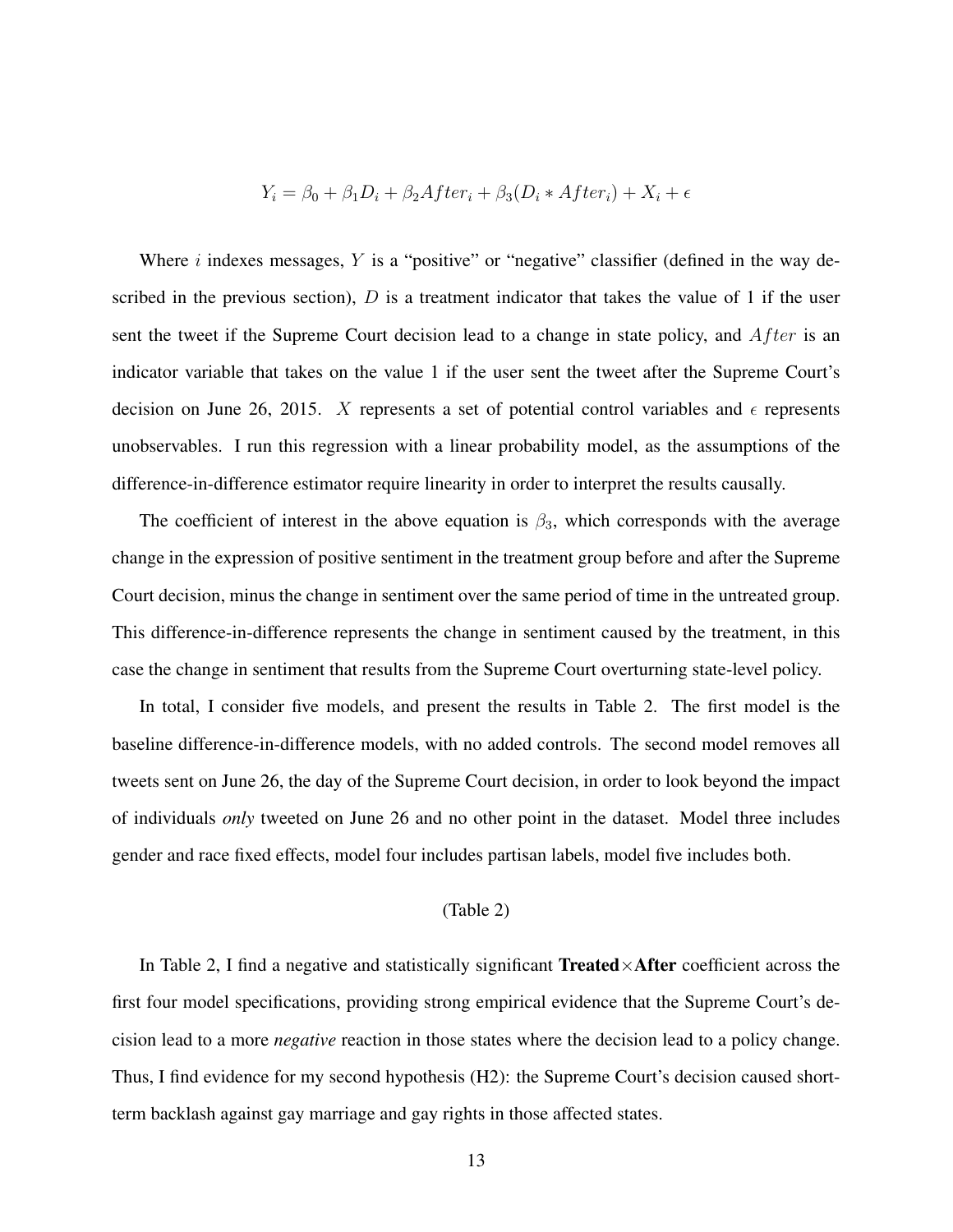In model five, I find a null result. While this model includes the most covariates, I severely restrict the dataset by only considering users with names that could be linked to race and gender and could be matched to party labels. In total, this limits me to less than 10% of the original data, and losing statistical power is one reason I may fail to recover the effect.

Overall, the highly significant and negative Treated $\times$ After coefficient across the first four models demonstrates the relative backlash in the treated states after the Court decision. Thus, these models provide support that, when the Supreme Court overturns state policy, there is less relative support for the decision in affected states. While this may seem to contradict earlier results that demonstrate a positive response to the Justice's decision, this is most likely do to the very short time frame of my current study. Previous studies (A. R. Flores & Barclay, 2016; Kazyak & Stange, 2018) analyzing the publics' reaction to *Obergefell v. Hodges* use survey data that lag behind and ahead of a Supreme Court case, perhaps failing to identify a short-term backlash.

Turning to each model in detail, models one and two represent baseline models, with and without tweets from the day of the Supreme Court decision. Looking at the After coefficient across models 1 and 2, I find that ignoring the strong positive response immediately following the Justice's decision on June 26, there appears to be an overall backlash in the short-term. The Treated coefficient is also negative in all models that do not include party labels. In model three, I find that including party labels leads to a statistically significant and positive Treated coefficient, demonstrating that when controlling for partisanship, there was overall more positive messages in these states. Even in this model specification, however, Treated\*After remains negative and significant, demonstrating that there was a relatively less positive response to the court ruling in the treated states. The large, negative, and highly significant Republican coefficients in models four and five is not surprising, as conservative groups (consisting of mostly Republicans) consistently respond negatively to policies that advance a gay-rights agenda.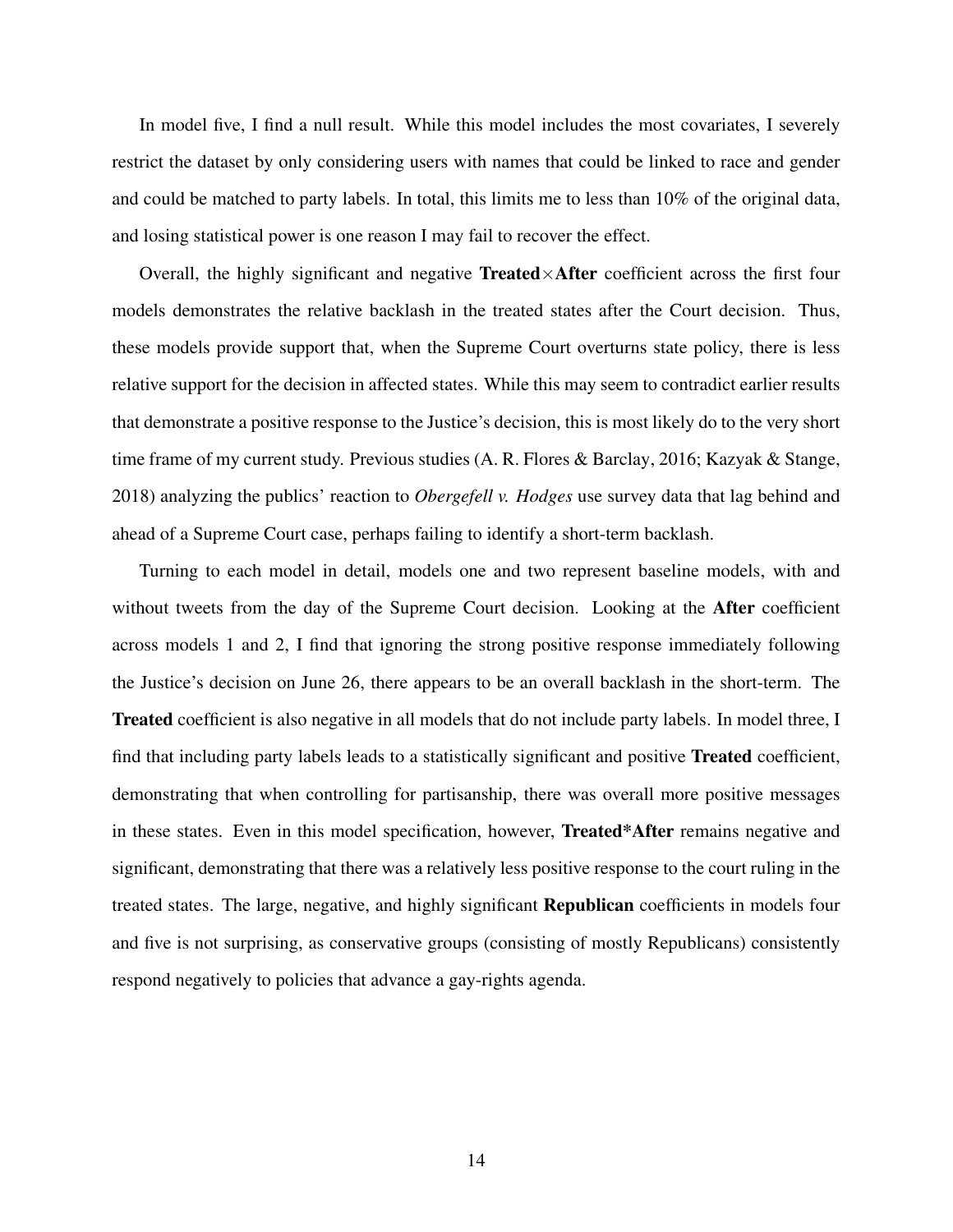#### Parallel Trends Assumption

While these results do not definitively prove causality, they demonstrate that the Supreme Court overturning state policy is correlated with less positive sentiment towards gay marriage and gay rights issues. If the untreated states are a good counter-factual to the treated states, this correlation can be interpreted causally.

This requires me to consider the untreated states as a good counter-factual to what might have occurred in the treated states. Unfortunately, this assumption is impossible to test. That said, if I can demonstrate that the treated and untreated states had a parallel trend in expressed sentiment prior to June 26, I can argue that the untreated set is a good control group for the treated set.<sup>17</sup> To explore this parallel trend assumption, I graph the differences in the daily mean sentiment score for treated and untreated states over time. As these daily sentiment scores are volatile, I chart the seven-day moving average (and LOESS curve in blue) to better visualize the data. This visualization is found in Figure 1.

#### (Figure 1)

In Figure 1, I find that overall the parallel trends assumption seems to hold, as both the treated and untreated states have the similar overall trend in expressed sentiment prior to June 26. For the most part, treated states have lower sentiment scores than their untreated counterparts, though there are periods of time where the scores overlap. After the court decision there was a general widening in the gap between sentiment scores across the two sets of states, a gap driving the difference-indifference results. This gap is especially pronounced around July 1 to July 20. Exploring messages from these days might elucidate why there was an increase in negative sentiment during these time-periods, although this investigation is beyond the scope of the present paper. Near the end of the period of analysis, the treated and untreated states once again begin to converge, indicating a possible mean-reversion. This again demonstrates that my finding could point towards short-term backlash, with an eventual positive response later in the time trend.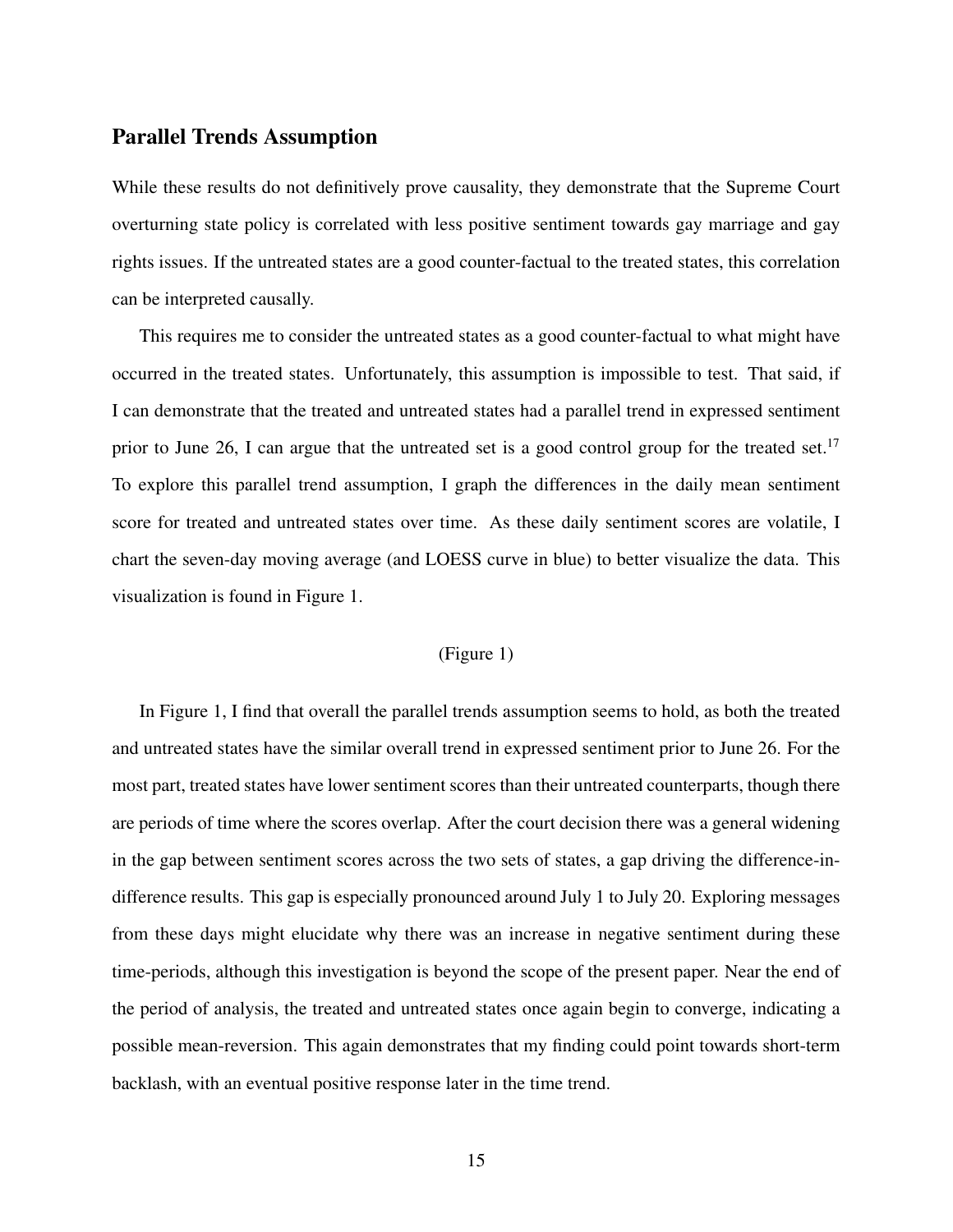# Conclusion

In this project, I bring a new perspective to the long-standing debate on how the Supreme Court impacts public opinion. In the landmark case *Obergefell v. Hodges*, the Supreme Court definitively ruled that same-sex marriage was a "fundamental right," conferring the right to marry for samesex couples across the United States. As same-sex marriage is a divisive social issue, previous studies theorize this Supreme Court decision would cause opinion to be further polarized across the American public.

However, few earlier studies explicitly consider Supreme Court decisions' heterogeneous impact on different groups of states – with varying pre-existing legal conditions, a court ruling might overturn certain state policies while leaving other policies unchanged. Such was the case in *Obergefell v. Hodges*, with only thirteen of the fifty states having policy overturned in the wake of the Justice's decision. I study this event in a causal inference framework with a difference-indifference estimator, finding that overturning state-level policy led to a relatively more negative reaction towards the decision by citizens in those affected states.

I engage in this analysis with a novel dataset: rather than conducting my study with public opinion polling data, I utilize machine learning methods to classify a large set of political tweets as *positive* or *negative* with a high degree of accuracy. These data allow me to track the expressed sentiment of gay rights issues in a short time frame, making it possible to detect shifts in sentiment immediately before and after the Supreme Court's decision. While social media data have their own set of potential issues, relying on Twitter allows me to construct a large dataset with coverage across the entire United States over the short period of time before and after the Court ruling, a necessary precondition in conducting a difference-in-difference analysis and allowing me to analyze the effect of the Supreme Court case in a causal framework.

This work represents a theoretical and methodological contribution to the literature on the Supreme Court's impact on public opinion. On the theory side, my work demonstrates that analyzing national-survey data without considering state samples is insufficient in understanding the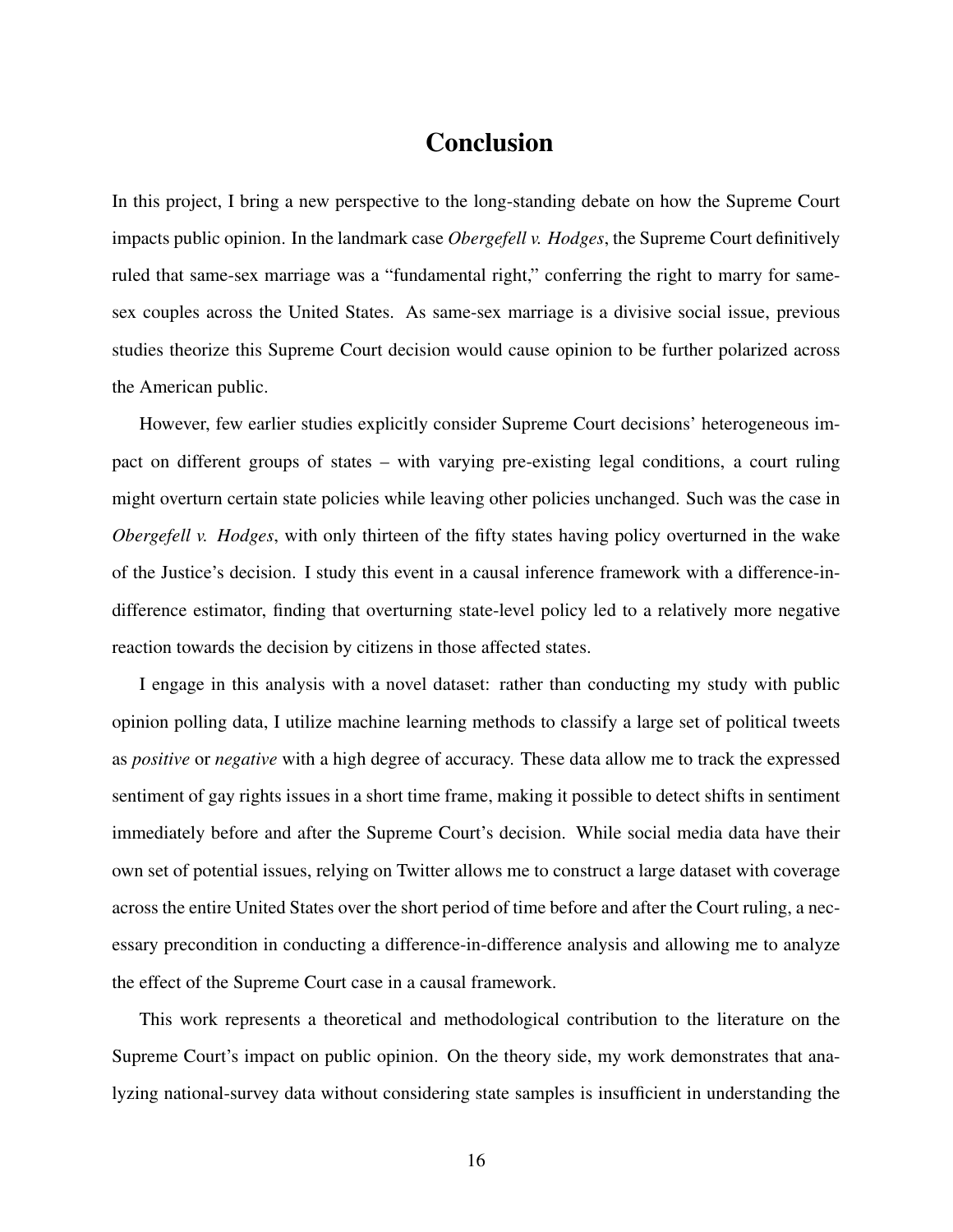impact of Supreme Court decisions on public sentiment when those decisions have varied regional consequences. This work suggests that, when the Supreme Court overturns state policy, it leads to a relative short-term backlash against the Justice's decision. Future work should extend the data collection period to discover how this trend changes in the months and years after a decision is reached, as well as look at new court cases in different issue areas to establish this as a general finding.

On the methodological side, I demonstrate that combining sentiment analysis techniques with social media data grants a new perspective in analyzing public opinion. These data allow me to isolate the state-by-state reactions immediately following and preceding the *Obergefell v. Hodges* Supreme Court ruling, making it possible to analyze reactions to policy change in a causal inference framework, a unique contribution to this literature. In the future, gaining a better understanding of the demographic population on Twitter and improving the machine learning classification techniques will improve this methodology, allowing researchers to better understand and correct the bias in analyzing a non-representative sub-population.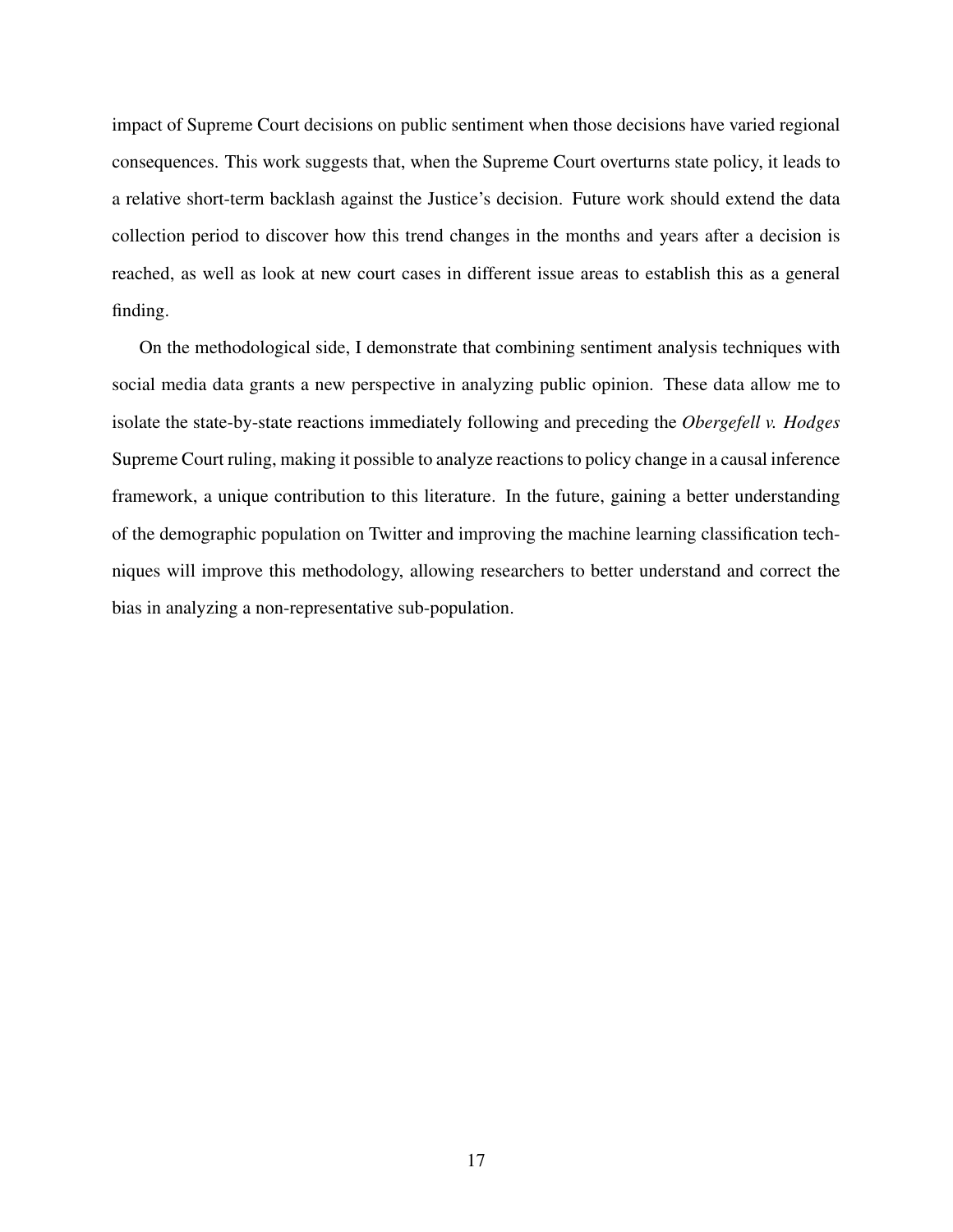# Endnotes

<sup>1</sup>This group of 13 states are: Arkansas, Georgia, Kentucky, Louisiana, Mississippi, Missouri, Montana, Nebraska, North Dakota, Ohio, South Dakota, Tennessee, and Texas.

<sup>2</sup>Sentiment, broadly defined, is an expression of an individual's "opinions, sentiments, evaluations, appraisals, attitudes, and emotions" towards a particular event, topic, or object (Liu, 2012). Public opinion refers to a citizen's feelings regarding an important political issue (Norrander & Wilcox, 2001). As the terms are closely linked, political sentiment and public opinion are used interchangeably in this work.

<sup>3</sup> While the popularity of the Supreme Court ebbs and flows over time (Caldeira, 1986), it is often shown to be perceived as more favorable than either the Legislative or Executive Branch (Cox, 1976; Marshall, 1989, p.g. 139- 141).

<sup>4</sup>It is important to note that a number of the thirty-seven states that legalized same-sex marriage prior to the *Obergefell v. Hodges* decision did so only as the result of a state or district court ruling. While possible to assume citizens in these states would have the same reaction as the citizens in the thirteen states where *Obergefell v. Hodges* lead to a policy change, the *backlash model* theorizes citizens with direct exposure to focusing events are more likely to have a negative reaction to a policy (Hopkins, 2010). Therefore, even within this group of states, it is plausible that citizens in states where *Obergefell v. Hodges* lead to a policy change would have an increased negative reaction towards the ruling.

<sup>5</sup>The four cases studies were *Bowers v. Hardwick* (1986), *Romer v. Evans* (1996), *Boy Scouts of America v. Dale* (2000), and *Lawrence v. Texas* (2003).

<sup>6</sup>These cases include *United States v. Windsor (2013)*, which invalidated sections of the Defense of Marriage Act, and *Hollingsworth v. Perry (2013)*, which effectively legalized same-sex marriage in California.

<sup>7</sup>A good example of this limitation can be found when observing the Pew Research Center's (2016) report on changing attitudes towards gay marriage. While age, religion, party identification, race, and gender are among the reported covariates, state data are not provided.

 ${}^{8}$ Flores (2017) uses this same research design to study whether anti-immigrant laws lead to a backlash against immigration related issues with Twitter data.

<sup>9</sup> A potential issue in utilizing data from Twitter's Streaming API is you do not get access to the full universe of messages. However, as there is no systemic pattern to which data are unavailable from the API, the bias this introduces is small when collecting a large dataset.

<sup>10</sup> While I specified these keywords to follow a single issue over time, in relying on a static list of keywords, I risk missing important phrases that developed dynamically during the data collection period (King, Lam, & Roberts,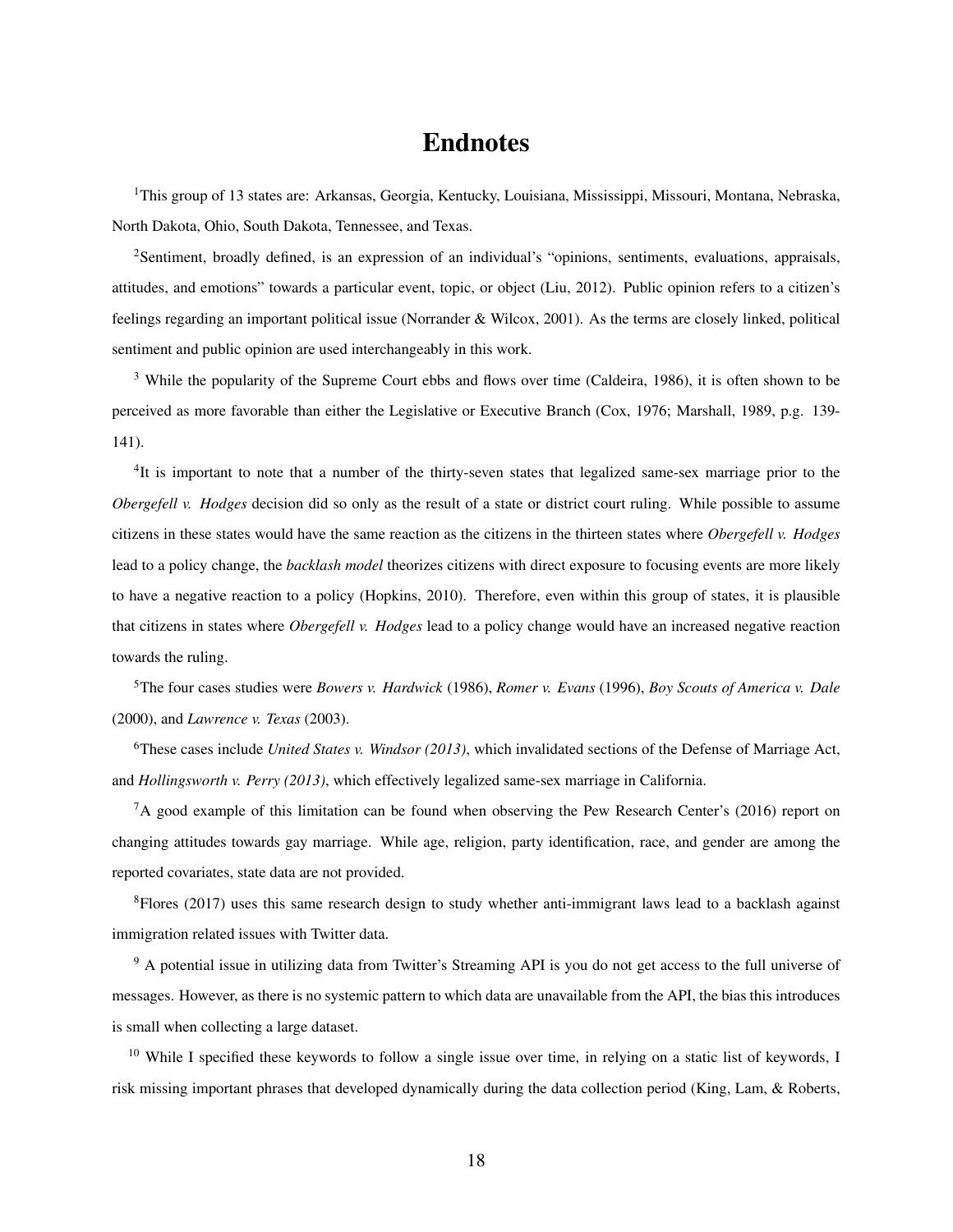2017). However, one advantage in using a static list of terms is I use the same criteria to select tweets during the entirety of my data collection period.

<sup>11</sup>A primary concern when collecting Twitter data is the potential incidence of 'bot' accounts – automated programs that perform a variety of actions on Twitter including sending messages, following other users, or retweeting messages (Jajodia, Wang, Gianvecchio, & Chu, 2012). While potentially problematic, an examination of the users in my data reveals little evidence that a large number of users are bots (see *Appendix F: Checking for Bot Accounts* for details). Based on this, I do not believe bots heavily bias my results.

 $12$ The most accurate form of location information in Twitter data are the GPS coordinates (geotags) users can elect to post with their tweets (Steinert-Threkeld, 2018, p.g. 7). However, as only only 2-3% of all tweets contain geotags (Leetaru, Wang, Cao, Padmanabhan, & Shook, 2013), this would not provide enough location tweets for me to engage in my analysis. In order to get a sense of how well my location coding scheme performs, I do analyze the subset of messages (1,990 in total) that are geotagged. For each of these messages, my mapping algorithm correctly classifies the user's state 91.1% of the time, providing a good robustness check for the mapping algorithm.

<sup>13</sup>Details of the preprocessing scheme can be found in *Appendix B: Preprocessing Text Data.*

<sup>14</sup>If all three Mechanical Turkers choose different categories, I dropped the data point. Only 5% of the tweets had no majority category, demonstrating high inter-coder reliability.

<sup>15</sup>While I choose to focus on a binary classifier given the stronger performance of these models on small training sets, I do consider a three-way classifier that incorporates neutral tags. These results can be found in Appendix D: *Neutral Tweets* and lead to even stronger substantive results.

<sup>16</sup>All regression tables are made with  $\frac{\pi}{2}$  stargazer for R (Hlavac, 2015).

 $17$ To further test the parallel trends assumption, I restrict the untreated set to locations bordering the treated states in Appendix E: *Border State Analysis*. These results largely confirm my main findings.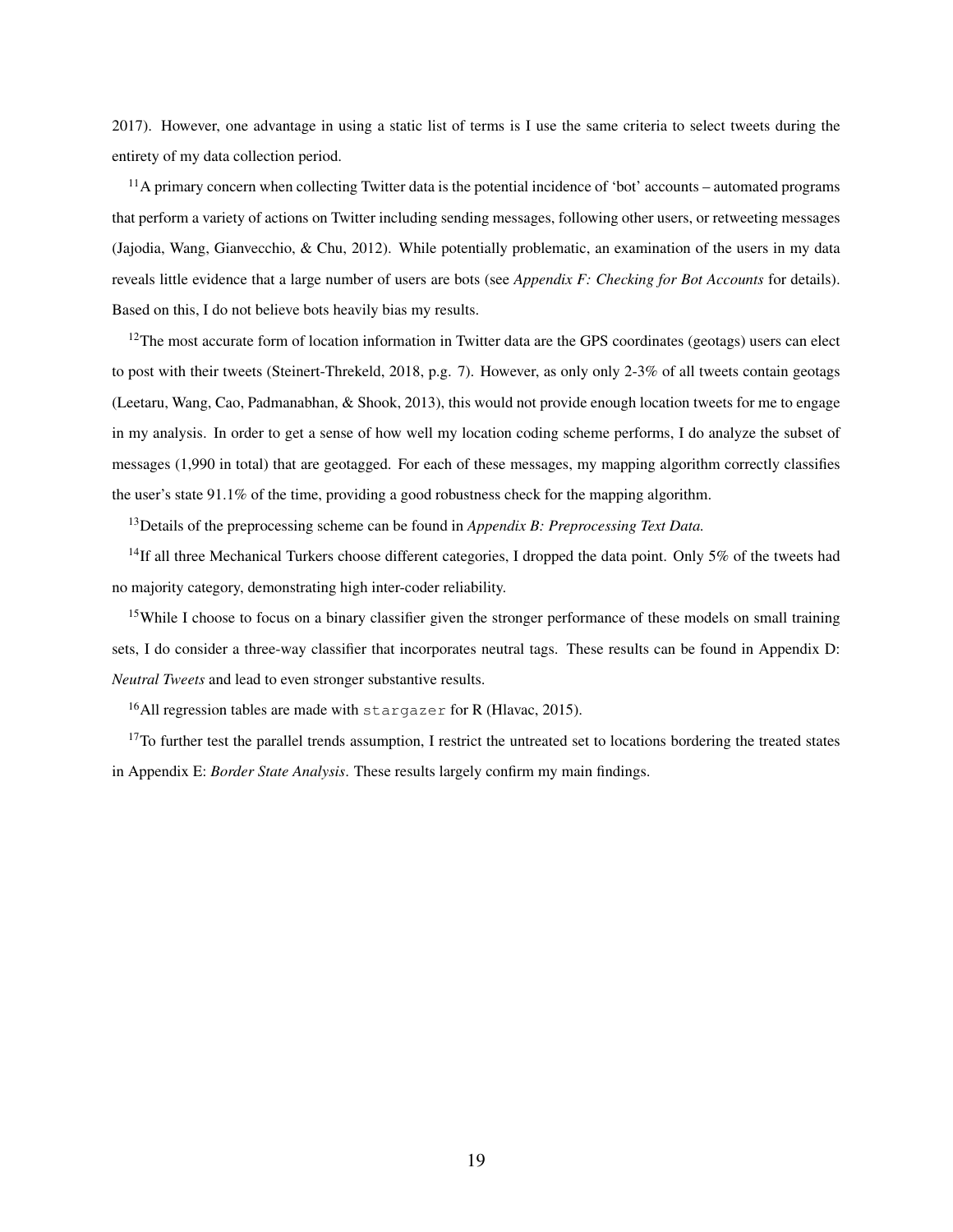## References

- Barberà, P. (2013). Birds of the same feather tweet together: Bayesian ideal point estimation using twitter data. *American Behavioral Scientist*, *58*, 556-573.
- Barberà, P., & Rivero, G. (2015). Understanding the political representativeness of twitter users. *Social Science Computer Review*, *33*, 712-729.
- Bartels, B. L., & Mutz, D. C. (2009). Explaining processes of institutional opinion leadership. *The Journal of Politics*, *71*(1), 249-261.
- Beauchamp, N. (2017). Predicting and interpolating state-level polls using twitter textual data. *American Journal of Political Science*, *61*(2), 490-503.
- Benoit, K., & Nulty, P. (2016). quanteda: Quantitative analysis of textual data [Computer software manual]. Retrieved from http://github.com/kbenoit/quanteda (R package version 0.9.1-11)
- Bishen, N. G., Hayes, T. J., Incantalupo, M. B., & Smith, C. A. (2016). Opinion backlash and public attitudes: Are political advances in gay rights counterproductive? *American Journal of Political Science*, *60*(3), 625–648.
- Bishin, B. G., Hayes, T. J., Incantalupo, M. B., & Smith, A. (2016). Opinion backlash and public attitudes: Are political advances in gay rights counterproductive? *Political Research Quarterly*, *69*(1), 43–56.
- Brickman, D., & Peterson, D. A. M. (2006). Public opinion reactionto events: Citizen response to multiple supreme court abortion decisions. *Political Behavior*, *28*(1), 87–112.
- Caldeira, G. A. (1986). Neither the purse nor the sword: Dynamics of public confidence in the supreme court. *American Political Science Association*, *80*(4), 1209-1226.
- Casey, G. (1974). The supreme court and myth: An empirical investigation. *Law & Soceity Review*, *8*(3), 385–420.
- Christenson, D. P., & Glick, D. M. (2015). Issue-specific opinion change the supreme court and health care reform. *Public Opinion Quarterly*, *79*(4), 881-905.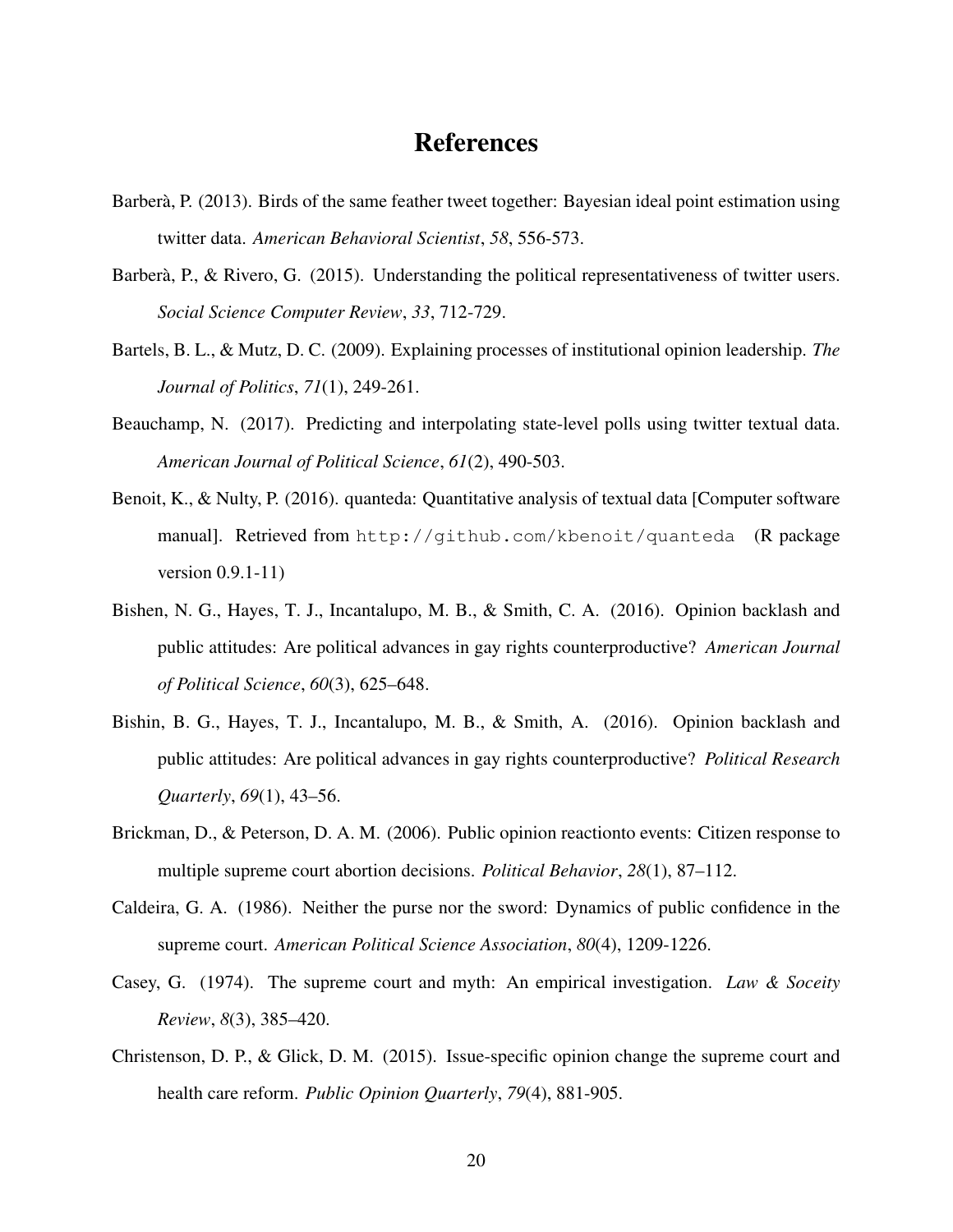- Clawson, R. A., Kegler, E. R., & Waltenburg, E. N. (2001). The legitimacy-conferring authority of the U.S. supreme court: An experimental design. *American Politics Research*, *29*(6), 566-591.
- Cox, A. (1976). *The role of the supreme court in american government*. Oxford University Press.
- Dahl, R. (1957). Decision-making in democracy: The supreme court as national policy-maker. *Journal of Public Law*, *6*(2), 279–295.
- Desilver, D., & Keeter, S. (2015). The challenges of polling when fewer people are available to be polled. *Pew Research Center*. Retrieved from http://www.pewresearch.org
- Erikson, R. S., Wright, G. C., & McIver, J. P. (1993). *Statehouse democracy: Public opinion and policy in the american states*. Cambridge: Cambridge University Press.
- Ferrara, E., Varol, O., Davis, C., Menczer, F., & Flammini, A. (2016). The rise of social bots. *Communications of the ACM*, *59*(7), 96–104.
- Flores, A. R., & Barclay, S. (2016). Backlash, consensus, legitimacy, or polarization: The effect of same-sex marriage policy on mass attitudes. *Political Research Quarterly*, *69*(1), 43–56.
- Flores, R. D. (2017). Do anti-immigrant laws shape public sentiment? a study of arizona's sb 1070 using twitter data. *American Journal of Sociology*, *123*(2), 333—384.
- Franklin, C. H., & Kosaki, L. C. (1989). Republican schoolmaster: The u.s. supreme court, public opinion, and abortion. *American Political Science Review*, *83*(3), 751-71.
- Gibson, J. L., & Caldeira, G. A. (2009). *Citizens, courts, and confirmations: Positivity theory and the judgments of the american people*. Princeton University Press.
- Grimmer, J., & Stewart, B. M. (2013). Text as data: The promise and pitfalls of automatic content analysis methods for political texts. *Political Analysis*, *21*, 267-297.
- Groves, R. M., & Peytcheva, E. (2008). The impact of nonresponse rates on nonresponse bias a meta-analysis. *Public Opinion Quarterly*, *72*, 167-189.
- Haider-Markel, D. P. (2007). Representation and backlash: The positive and negative influence of descriptive representation. *Legislative Studies Quarterly*, *32*(1), 107–133.

Haider-Markel, D. P. (2010). *Out and running: Gay and lesbian candidates, elections, and policy*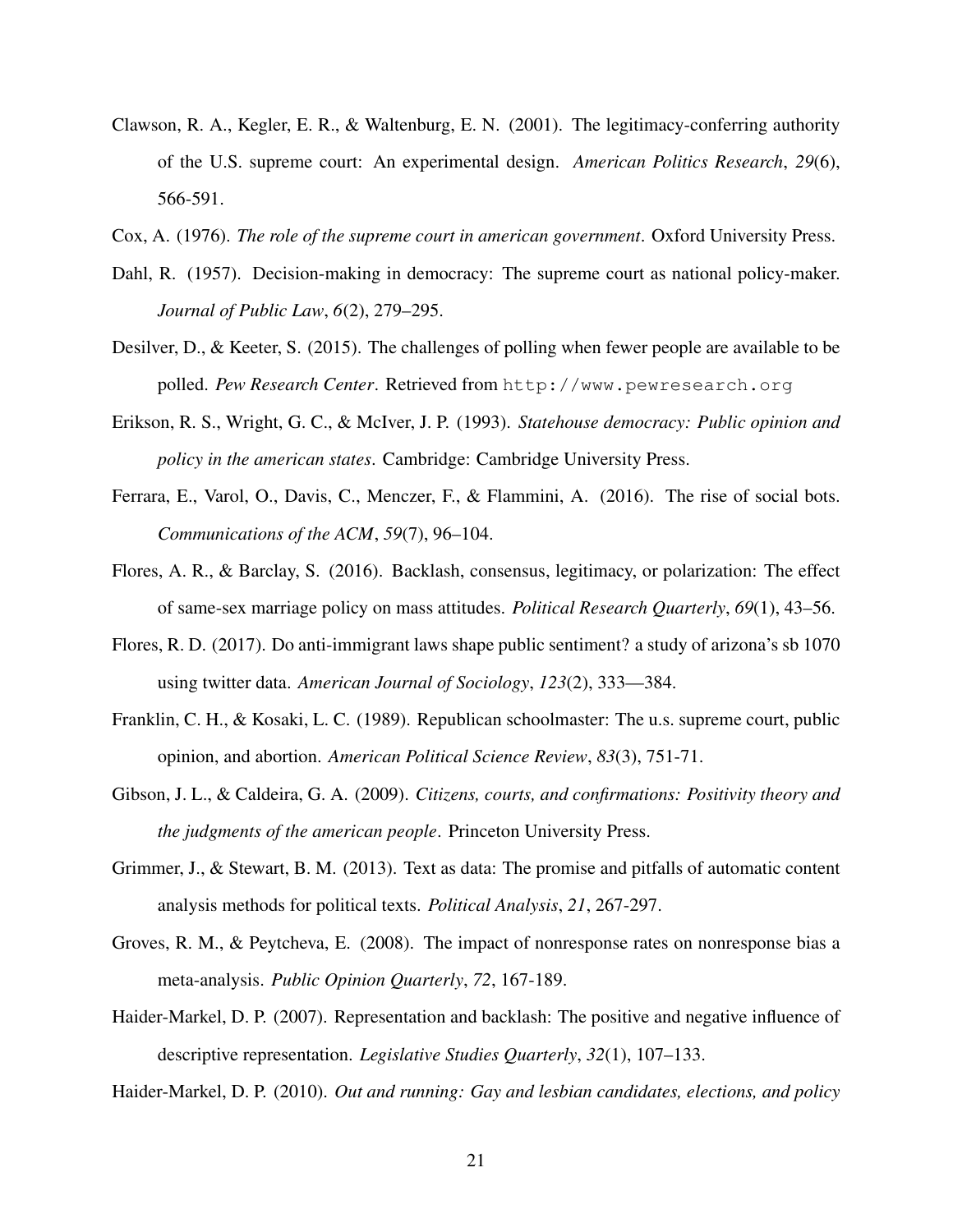*representation*. Washington, DC: Georgetown University Press.

- Hall, M. E. (2014). The semiconstrained court: Public opinion, the separation of powers, and the U.S. supreme court's fear of nonimplementation. *American Journal of Political Science*, *58*(2), 352-366.
- Hamilton, A., Madison, J., & Jay, J. ([2009] 1787-1788). *The federalist papers* (I. Shapiro, Ed.). Yale University Press.
- Hanley, J., Salamone, M., & Wright, M. (2012). Reviving the schoolmaster: Reevaluating public opinion in the wake of roe v. wade. *Political Research Quarterly*, *65*(2), 408-421.
- Hlavac, M. (2015). stargazer: Well-formatted regression and summary statistics tables [Computer software manual]. Cambridge, USA. Retrieved from http://CRAN.R-project.org/package=stargazer (R package version 5.2)

Hoekstra, V. J. (2003). *Public reaction to supreme court decisions*. Cambridge University Press.

- Hopkins, D. J. (2010). Politicized places: Explaining where and when immigrants provoke local opposition. *American Political Science Review*, *104*(1), 40–60.
- Jajodia, S., Wang, H., Gianvecchio, S., & Chu, Z. (2012, 11). Detecting automation of twitter accounts: Are you a human, bot, or cyborg? *IEEE Transactions on Dependable and Secure Computing*, *9*, 811-824.
- Johnson, T. R., & Martin, A. D. (1998). The public's conditional response to supreme court decisions. , *92*(2), 299-309.
- Kazyak, E., & Stange, M. (2018). Backlash or a positive response?: Public opinion of lgb issues after obergefell v. hodges. *Journal of Homosexuality*, *65*(14), 2028—2052.
- Khanna, K., & Imai, K. (2015). Who are you? bayesian prediction of racial category using surname and geolocation [Computer software manual]. Retrieved from https://github.com/ropensci/gender (R package version 0.5.1)
- Kincaid, J., & Cole, R. L. (2000). Public opinion and american federalism: Perspectives on taxes, spending, and trust: An acir update. *Publius*, *30*, 189-201.

Kincaid, J., & Cole, R. L. (2008). Public opinion on issues of federalism in 2007: A bush plus?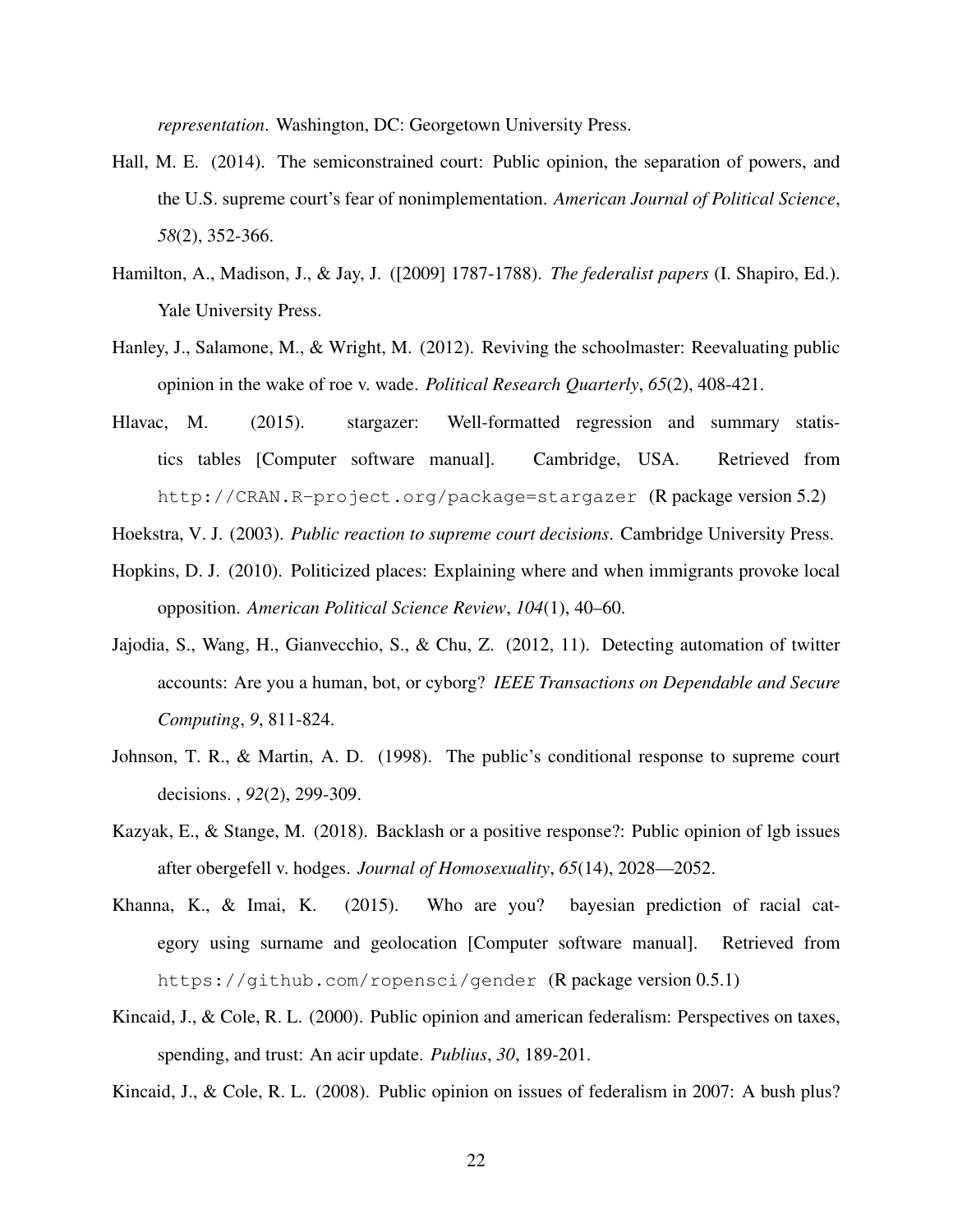*Publius*, *38*, 469-487.

- Kincaid, J., & Cole, R. L. (2011). Citizen attitudes towards issues of federalism in canada, mexico, and the united states. *Publius*, *41*, 53-75.
- King, G., Lam, P., & Roberts, M. (2017). Computer-assisted keyword and document set discovery from unstructured text. *American Journal of Political Science*. Retrieved from http://j.mp/2nxUa8N
- Kuhn, M. (2008). Building predictive models in r using the caret package. *Journal of Statistical Software, Articles*, *28*(5), 1–26. Retrieved from https://www.jstatsoft.org/v028/i05 doi: 10.18637/jss.v028.i05
- Lax, J. R., & Phillips, J. H. (2009a). Gay rights in the states: Public opinion and policy responsiveness. *American Political Science Review*, *103*(3), 367–186.
- Lax, J. R., & Phillips, J. H. (2009b). How should we estimate public opinion in the states. *American Journal of Political Science*, *53*(1), 107–121.
- Leetaru, K., Wang, S., Cao, G., Padmanabhan, A., & Shook, E. (2013). Mapping the global twitter heartbeat: The geography of twitter. *First Monday*, *18*(5).
- Lerner, R. (1967). The supreme court as republican schoolmaster. *The Supreme Court Review*, *1967*, 127-180.
- Liu, B. (2012). *Sentiment analysis and opinion mining* (G. Hirst, Ed.). Morgan & Claypool Publishers.
- Marshall, T. R. (1989). *Public opinion and the supreme court*. Unwin Hyman.
- Massey, D. S., & Tourangeau, R. (2013). Where do we go from here? nonresponse and social measurement. *ANNALS of the American Academy of Political and Social Science*, *645*(1), 222–236.
- Maynard, D., & Greenwood, M. (2014, 01). Who cares about sarcastic tweets? investigating the impact of sarcasm on sentiment analysis. *Proceedings of LREC*, 4238-4243.
- McKelvey, K., DiGrazia, J., & Rojas, F. (2014). Twitter publics: how online political communities signaled electoral outcomes in the 2010 us house election. *Information, Communication*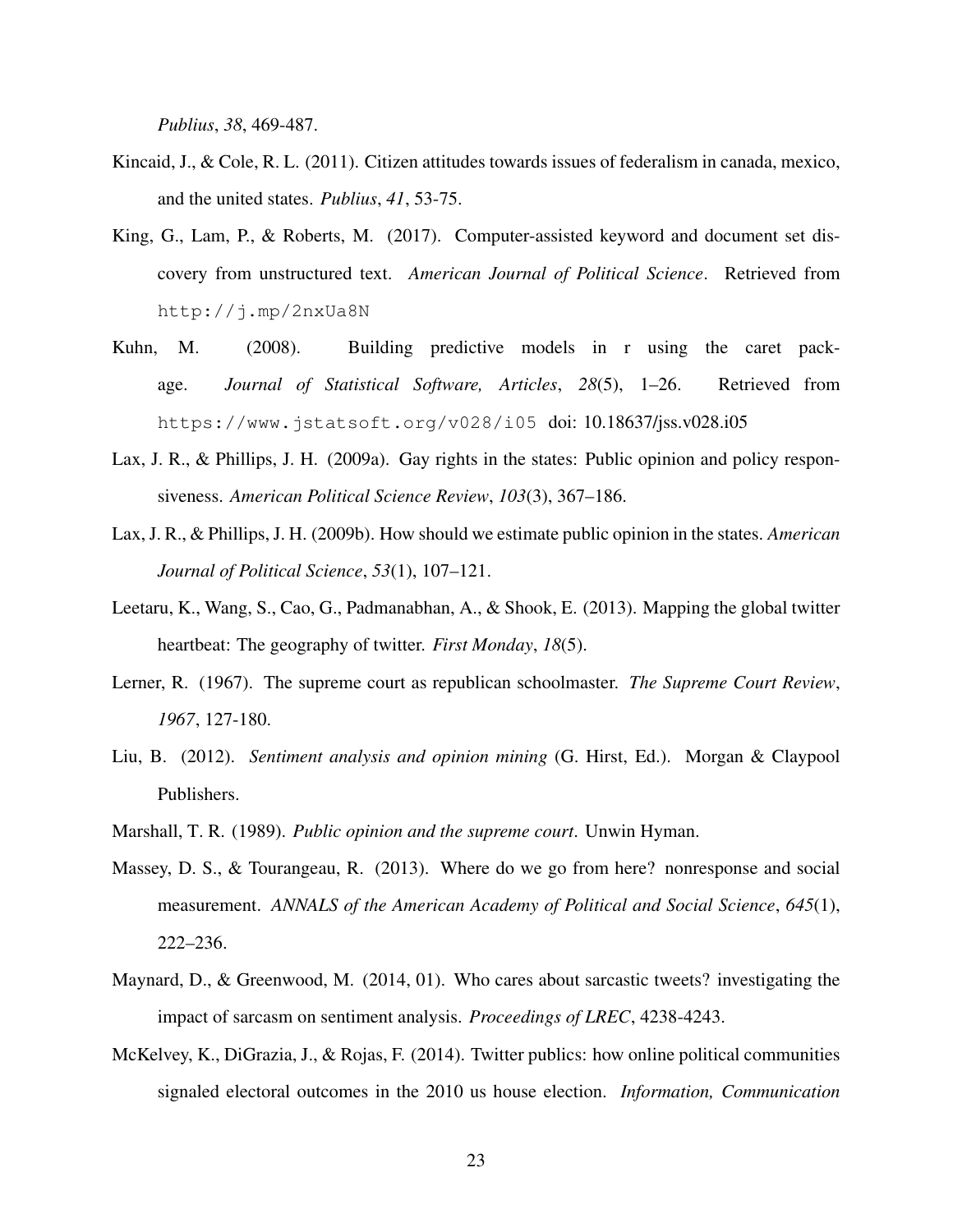*Society*, *17*(4), 490-503.

- Mishler, W., & Sheehan, R. S. (1993). The supreme court as a countermajoritarian institution? the impact of public opinion on supreme court decisions. *American Political Science Review*, *87*(1), 87-101.
- Mislove, A., Lehman, S., Ahn, Y.-Y., Onnela, J.-P., & Rosenquist, J. N. (2011). Understanding the demographics of twitter users. In *Proceedings of the fifth international aaai conference on weblogs and social media* (pp. 554–557). AAAI Press.
- Mitchell, A., & Hitlin, P. (2013). Twitter reaction to events often at odds with overall public opinion. *Pew Research Center*. Retrieved from http://www.pewresearch.org
- Mondak, J. J. (1994). Policy legitimacy and the supreme court: The sources and contexts of legitimation. *Political Research Quarterly*, *47*(3), 675-692.
- Mullen, L. (2015). gender: Predict gender from names using historical data [Computer software manual]. Retrieved from https://github.com/ropensci/gender (R package version  $0.5.1$ )
- Nicholson, S. P., & Hansford, T. G. (2014). Partisans in robes: Party cues and public acceptance of supreme court decisions. *American Journal of Political Science*, *58*(3), 620-636.
- Norrander, B., & Wilcox, C. (2001). *Understanding public opinion, 2nd edition*. CQ Press.
- O'Connor, B., Balasubramanyan, R., & Routledge, B. R. (2010). From tweets to polls: Linking text sentiment to public opinion time series. In *Proceedings of the fourth international aaai conference on weblogs and social media.*
- Pew Research Center. (2016, May). Changing attitudes on gay marriage. Retrieved from http://www.pewforum.org
- Potts, C. (2011). Sentiment symposium tutorial [Computer software manual]. Retrieved from http://sentiment.christopherpotts.net/index.html
- Salganik, M. J. (2018). *Bit by bit: Social research in the digital agae*. Princeton University Text.
- Silver, N. (2016, September). Is a 50-state poll as good as 50 state polls? *FiveThirtyEight*. Retrieved from http://fivethirtyeight.com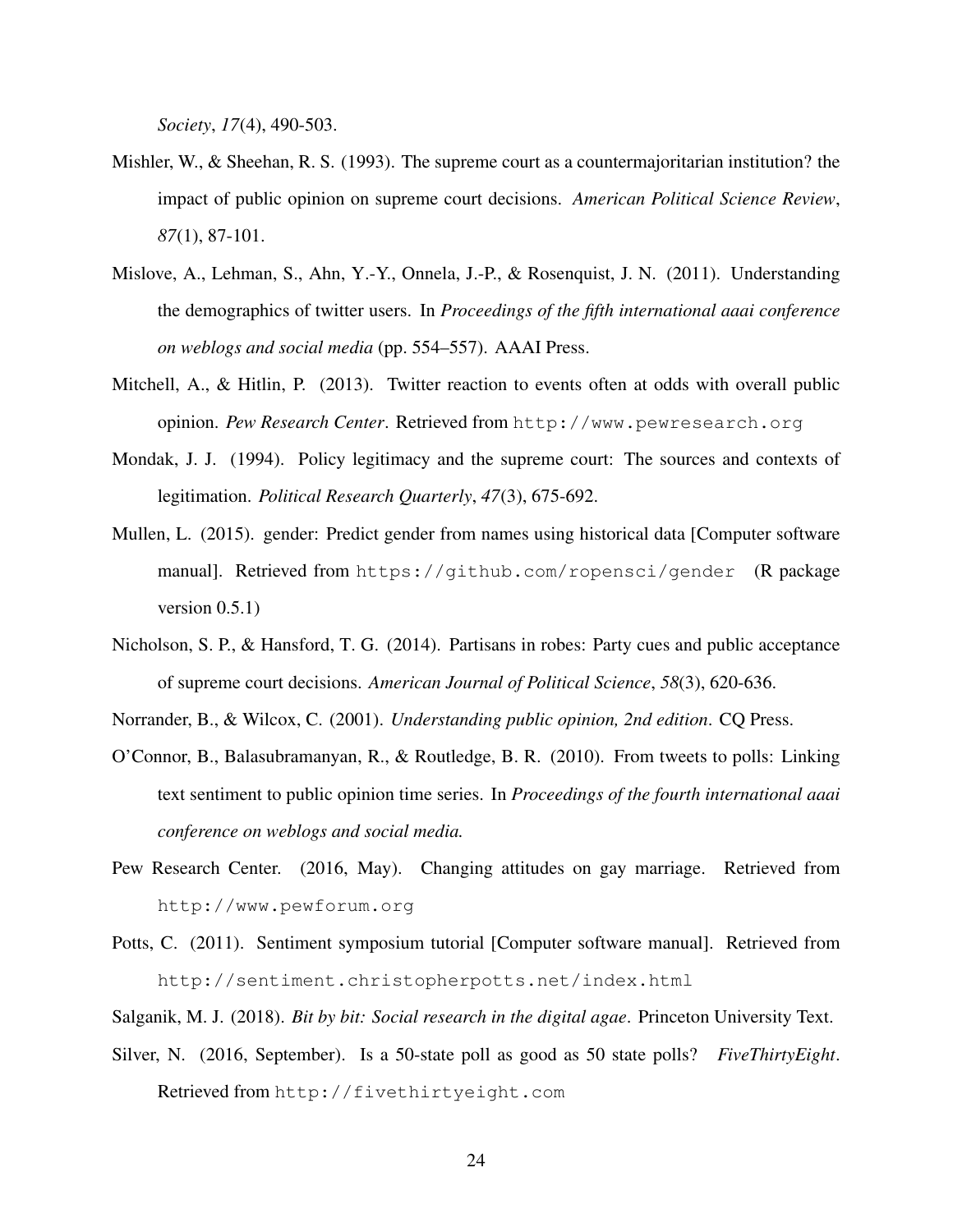Steinert-Threkeld, Z. C. (2018). *Twitter as data*. Cambridge University Press.

Storing, H. J. (1981). The complete anti-federalist. In (Vol. 2). The University of Chicago Press.

- Stoutenborough, J. W., Haider-Markel, D. P., & Allen, M. D. (2006). Opinion backlash and public attitudes: Are political advances in gay rights counterproductive? *Political Research Quarterly*, *59*(3), 419–433.
- Ura, J. D. (2014, January). Backlash and legitimation: Macro political responses to supreme court decisions. *American Journal of Political Science*, *58*, 110-126.
- U.S. Constitution Article VI, S. . (n.d.).
- Varol, O., Ferrara, E., Davis, C. A., Menczer, F., & Flammini, A. (2017). Online human-bot interactions: Detection, estimation, and characterization. *arXiv:1703.03107*.
- Wang, A. H. (2010). Detecting spam bots in online social networking sites: A machine learning approach. In *Ifip annual conference on data and applications security and privacy* (pp. 335–342).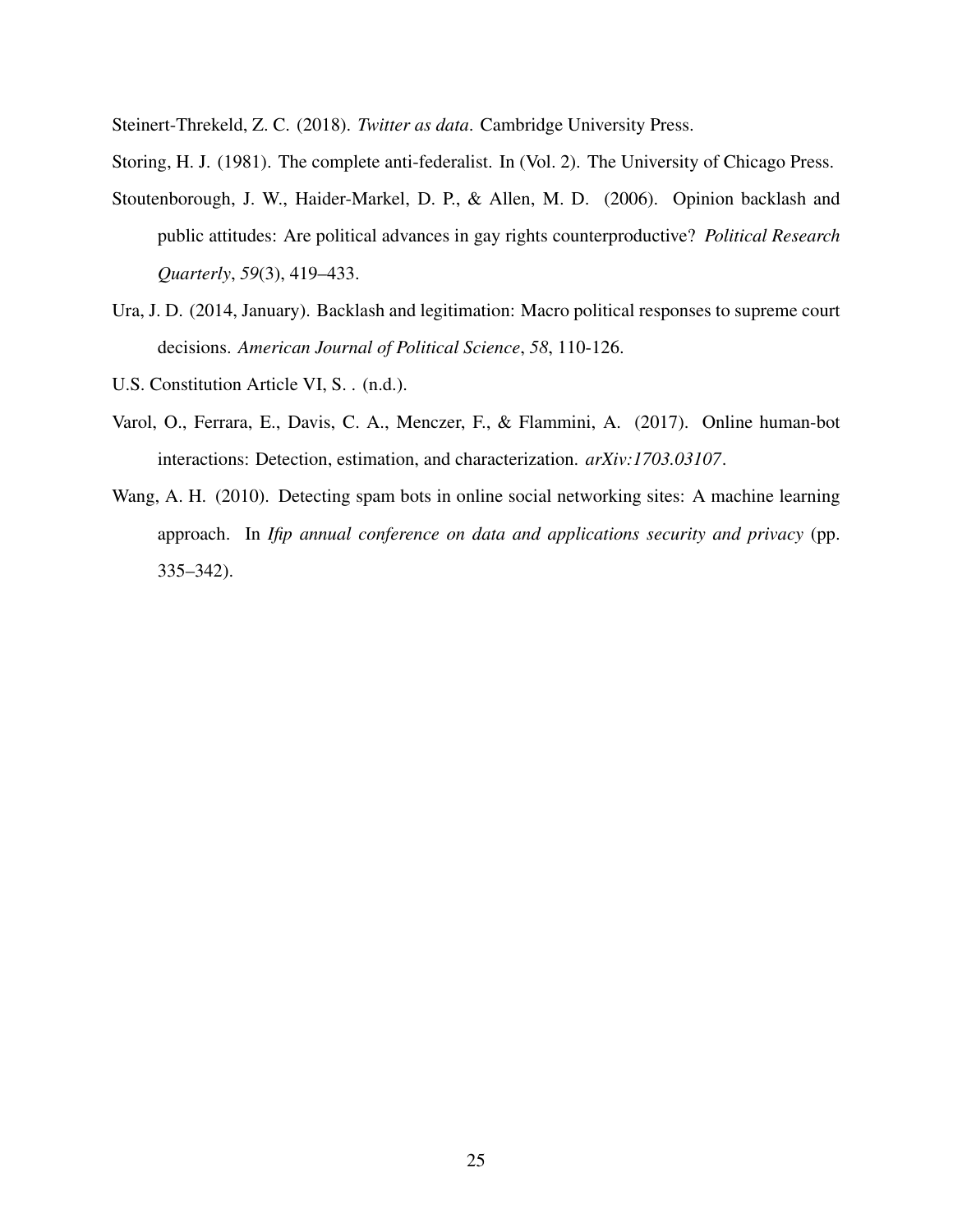# Tables

|                | <b>Positive Sentiment</b> |                |               |               |  |
|----------------|---------------------------|----------------|---------------|---------------|--|
|                | (1)                       | (2)            | (3)           | (4)           |  |
|                | Unconstrained             | Constrained    | Unconstrained | Constrained   |  |
| After          | $0.049***$                | $0.036***$     | $-0.137***$   | $-0.095***$   |  |
|                | (0.011)                   | (0.006)        | (0.023)       | (0.012)       |  |
| Male           | $-0.154***$               | $-0.176***$    | $-0.047*$     | $0.031***$    |  |
|                | (0.013)                   | (0.004)        | (0.024)       | (0.010)       |  |
| Male*After     | $-0.025*$                 |                | $0.093***$    |               |  |
|                | (0.014)                   |                | (0.026)       |               |  |
| <b>Black</b>   | $-0.009$                  | $-0.017$       | 0.027         | 0.016         |  |
|                | (0.038)                   | (0.013)        | (0.074)       | (0.027)       |  |
| Black*After    | $-0.009$                  |                | $-0.013$      |               |  |
|                | (0.041)                   |                | (0.079)       |               |  |
| Hispanic       | $0.114***$                | $0.170***$     | $0.105*$      | $0.117***$    |  |
|                | (0.026)                   | (0.009)        | (0.055)       | (0.022)       |  |
| Hispanic*After | $0.063**$                 |                | 0.015         |               |  |
|                | (0.028)                   |                | (0.060)       |               |  |
| Asian          | $0.225***$                | $0.224***$     | $0.193**$     | $0.201***$    |  |
|                | (0.043)                   | (0.014)        | (0.085)       | (0.034)       |  |
| Asian*After    | $-0.001$                  |                | 0.010         |               |  |
|                | (0.046)                   |                | (0.093)       |               |  |
| Other          | $-0.045$                  | $-0.130**$     | 0.162         | $-0.044$      |  |
|                | (0.216)                   | (0.062)        | (0.506)       | (0.232)       |  |
| Other*After    | $-0.093$                  |                | $-0.266$      |               |  |
|                | (0.226)                   |                | (0.570)       |               |  |
| <b>GOP</b>     |                           |                | $-0.508***$   | $-0.553***$   |  |
|                |                           |                | (0.023)       | (0.009)       |  |
| GOP*After      |                           |                | $-0.053**$    |               |  |
|                |                           |                | (0.025)       |               |  |
| Constant       | $0.973***$                | $0.985***$     | $0.903***$    | $0.867***$    |  |
|                | (0.011)                   | (0.007)        | (0.021)       | (0.013)       |  |
| Chi-Squared    |                           | 8.733          |               | 16.416        |  |
| Significant    |                           | 0.044          |               | 0.004         |  |
| N              | 481, 487                  | 481, 487       | 89,585        | 89,585        |  |
| Log Likelihood | $-224,589.100$            | $-224,593.500$ | $-51,406.950$ | $-51,415.160$ |  |

# Table 1: Structural Response Hypothesis Results

 $=$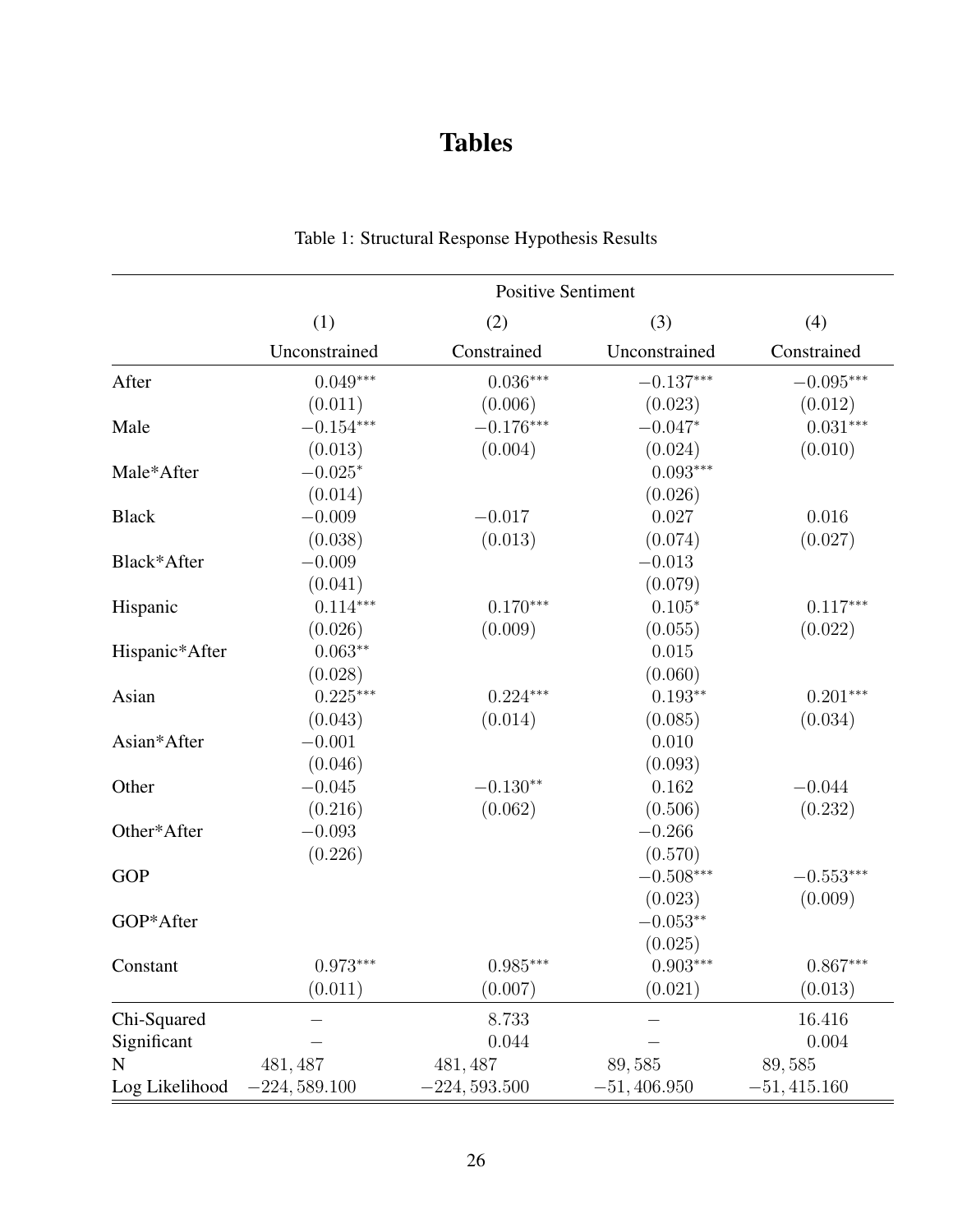|                 | Dependent variable:       |                |                |                        |                        |  |
|-----------------|---------------------------|----------------|----------------|------------------------|------------------------|--|
|                 | <b>Positive Sentiment</b> |                |                |                        |                        |  |
|                 | (1)                       | (2)            | (3)            | (4)                    | (5)                    |  |
| After           | $0.010***$                | $-0.040***$    | $0.007***$     | $-0.003$               | $-0.027***$            |  |
|                 | (0.001)                   | (0.002)        | (0.002)        | (0.003)                | (0.004)                |  |
| Treated         | $-0.003$                  | $-0.002$       | $-0.009***$    | $0.016***$             | $-0.006$               |  |
|                 | (0.002)                   | (0.003)        | (0.003)        | (0.005)                | (0.008)                |  |
| Treated*After   | $-0.013***$               | $-0.015***$    | $-0.009***$    | $-0.025***$            | $-0.0004$              |  |
|                 | (0.003)                   | (0.003)        | (0.003)        | (0.006)                | (0.008)                |  |
| <b>GOP</b>      |                           |                |                | $-0.173***$<br>(0.002) | $-0.180***$<br>(0.003) |  |
| Constant        | $0.847***$                | $0.844***$     | $0.875***$     | $0.840***$             | $0.858***$             |  |
|                 | (0.001)                   | (0.001)        | (0.002)        | (0.003)                | (0.004)                |  |
| Drop June 26?   | N <sub>o</sub>            | Yes            | N <sub>o</sub> | N <sub>o</sub>         | N <sub>o</sub>         |  |
| Race and Gender | N <sub>o</sub>            | N <sub>0</sub> | Yes            | N <sub>0</sub>         | Yes                    |  |
| $\mathbf N$     | 1,028,151                 | 673,057        | 481,487        | 184,042                | 89,585                 |  |
| $R^2$           | 0.0004                    | 0.002          | 0.004          | 0.040                  | 0.046                  |  |

# Table 2: Difference-In-Difference Analysis Results

*Note:*  $*_{p<0.1; **p<0.05; **p<0.01}$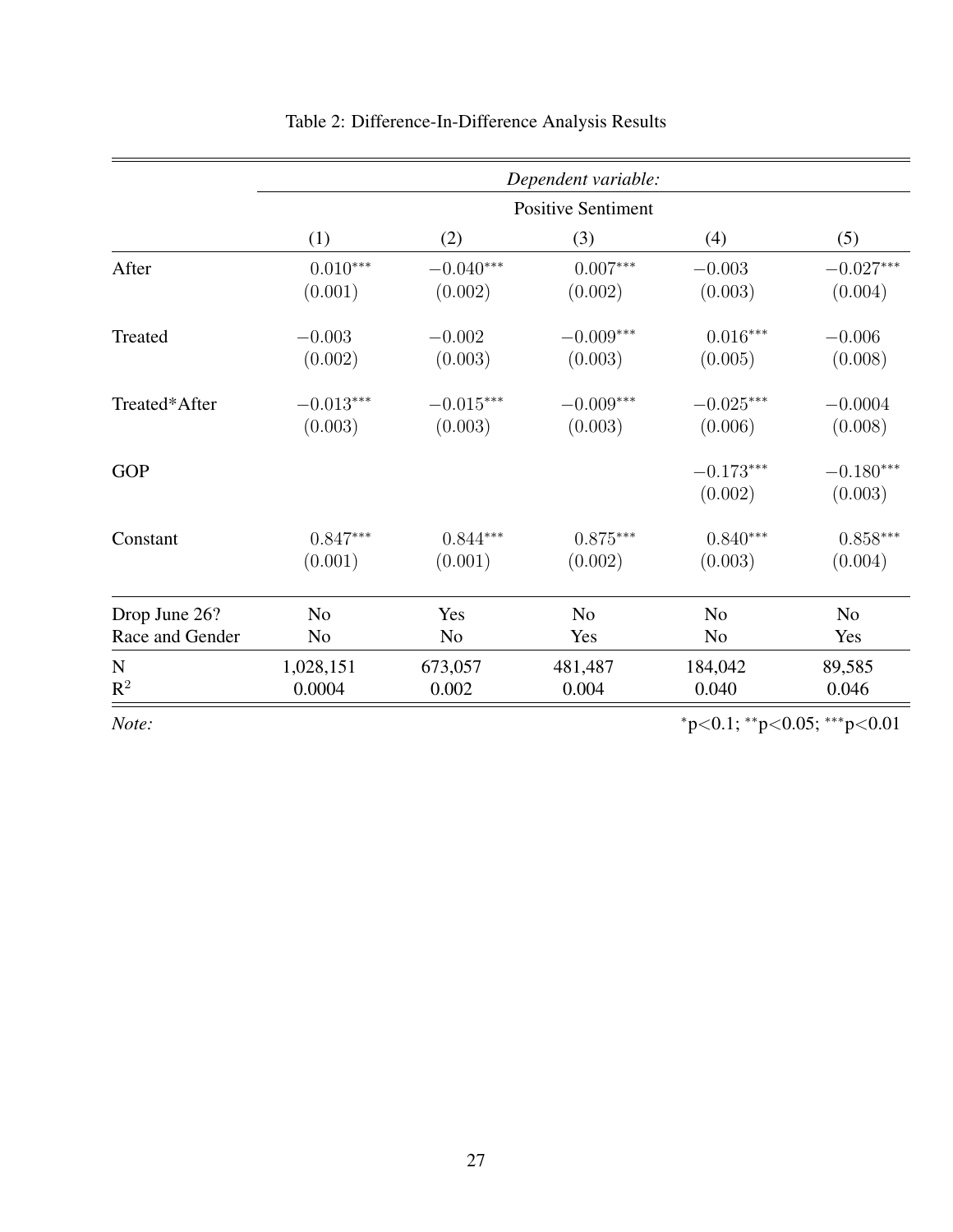# Figures



Figure 1: Time Trends in Sentiment Across Treated and Untreated States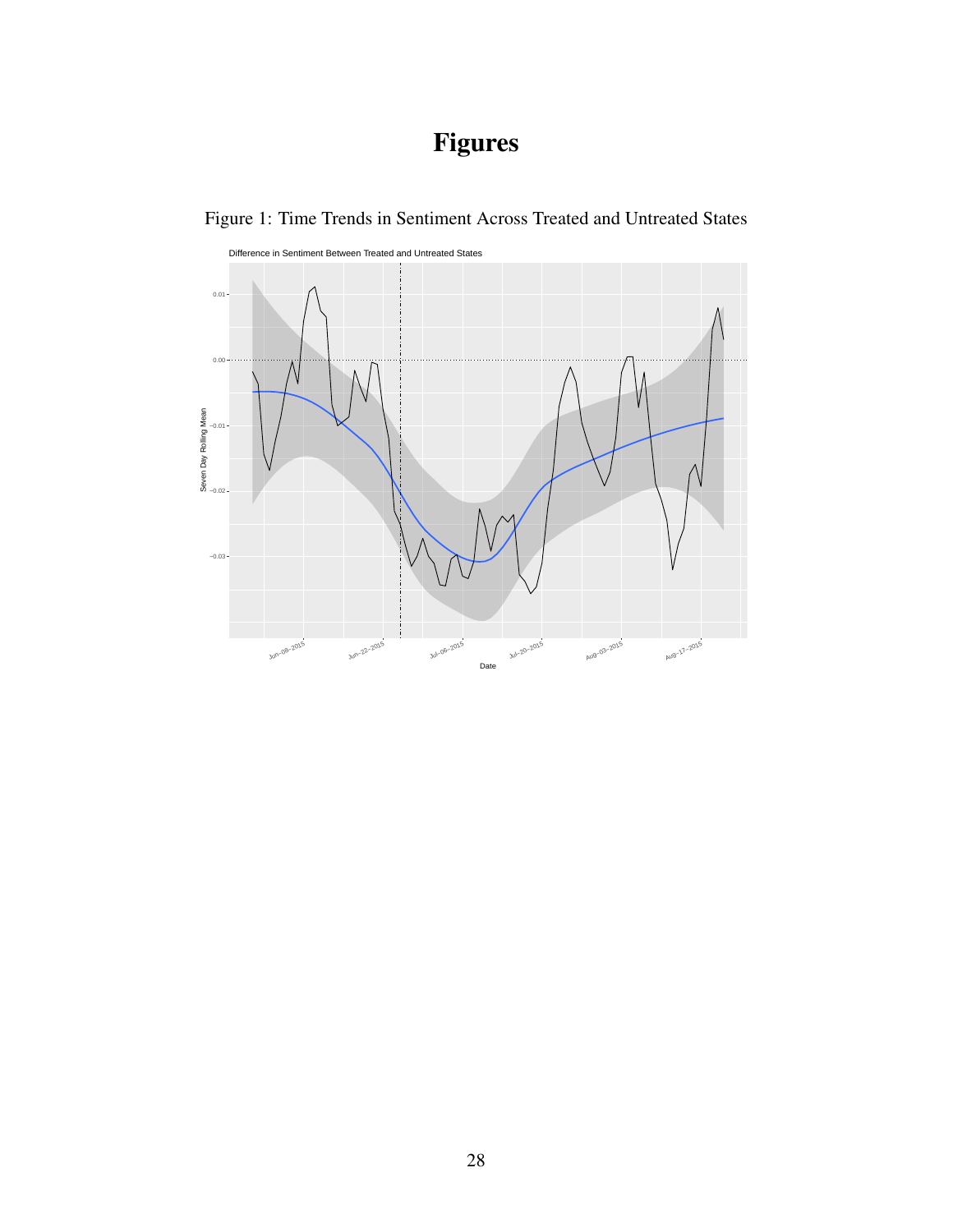# Appendix A: Additional Descriptive Statistics

I collected the tweets analyzed in my project over a two-month time span, from May 27, 2015 to August 24, 2015. To obtain this data, I use a series of python scripts that continuously interacted with the Twitter API, using regular expressions to archive any tweet that contained one of the following issue words: gay marriage, gay marriages, same-sex marriage, same-sex marriages, same sex marriage, same sex marriages, same-sex union, same-sex unions, same sex union, same sex unions, marriage equality, equal marriage. During this time, I collected a total of 5,996,741 tweets. After filtering for location in the process described in the *Gathering Twitter Data* section above, I end up with 1,028,151 total tweets. In Figure A1, I plot the number of tweets I collected each day. The top half of Figure A1 plots the raw frequency of daily tweets, and it is immediately apparent that a very large number of tweets were sent on June 26, 2015, the day the Supreme Court announced their decision. This drops off quickly, although I collect a large number of tweets until early July. The bottom half of Figure A1 plots the logged frequencies in order to better visualize the entire time series.

Each state is represented in my dataset, with the number of tweets sent from each state enumerated in Table A1. One can also get a general sense of the distribution of users by looking at the heat map in Figure A2, which maps the number of tweets sent per capita using state populations recorded in the 2010 census.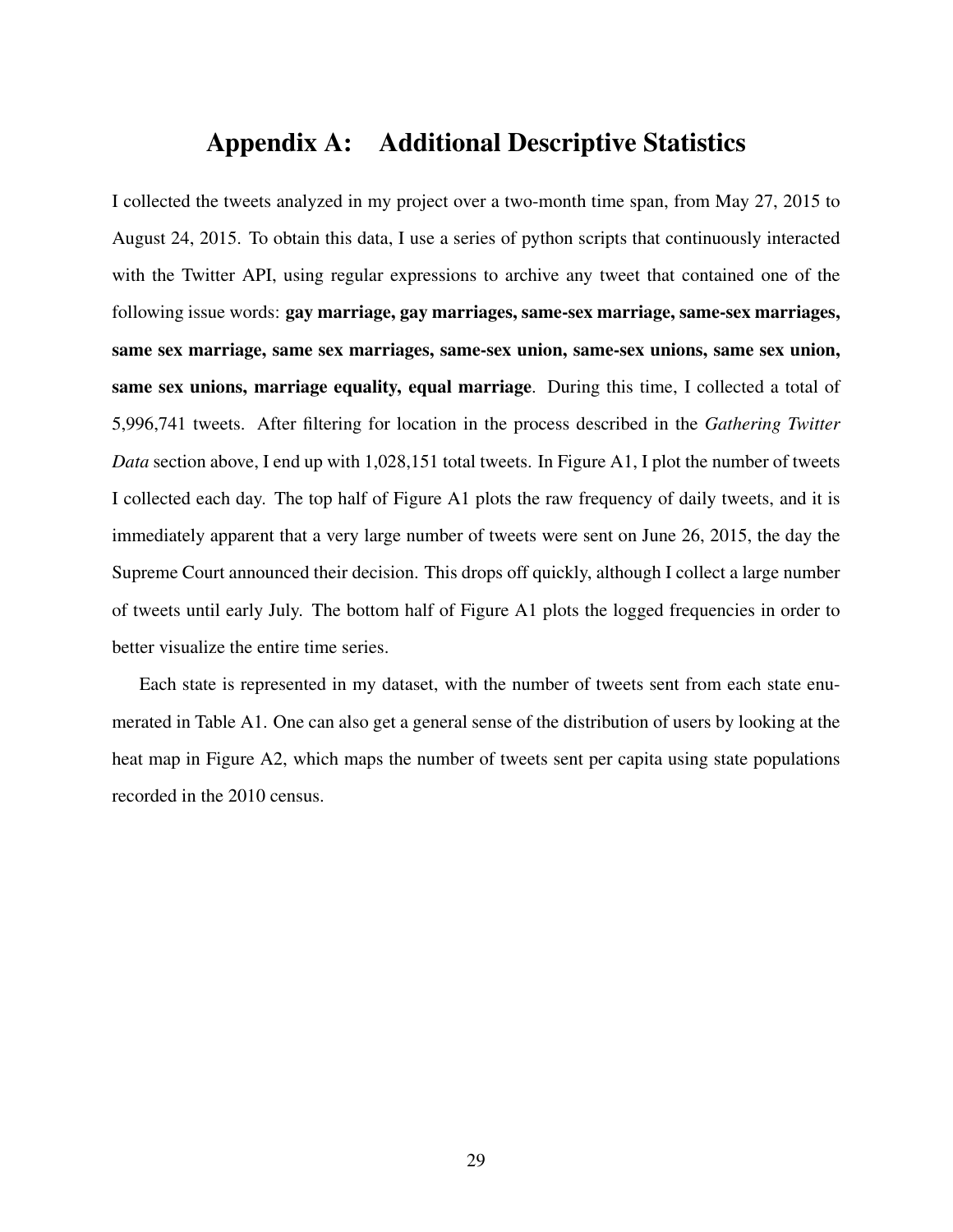

Figure A1: Frequencies: May 27, 2015 to July 31, 2015

Figure A2: Frequency of Tweets by State per Capita

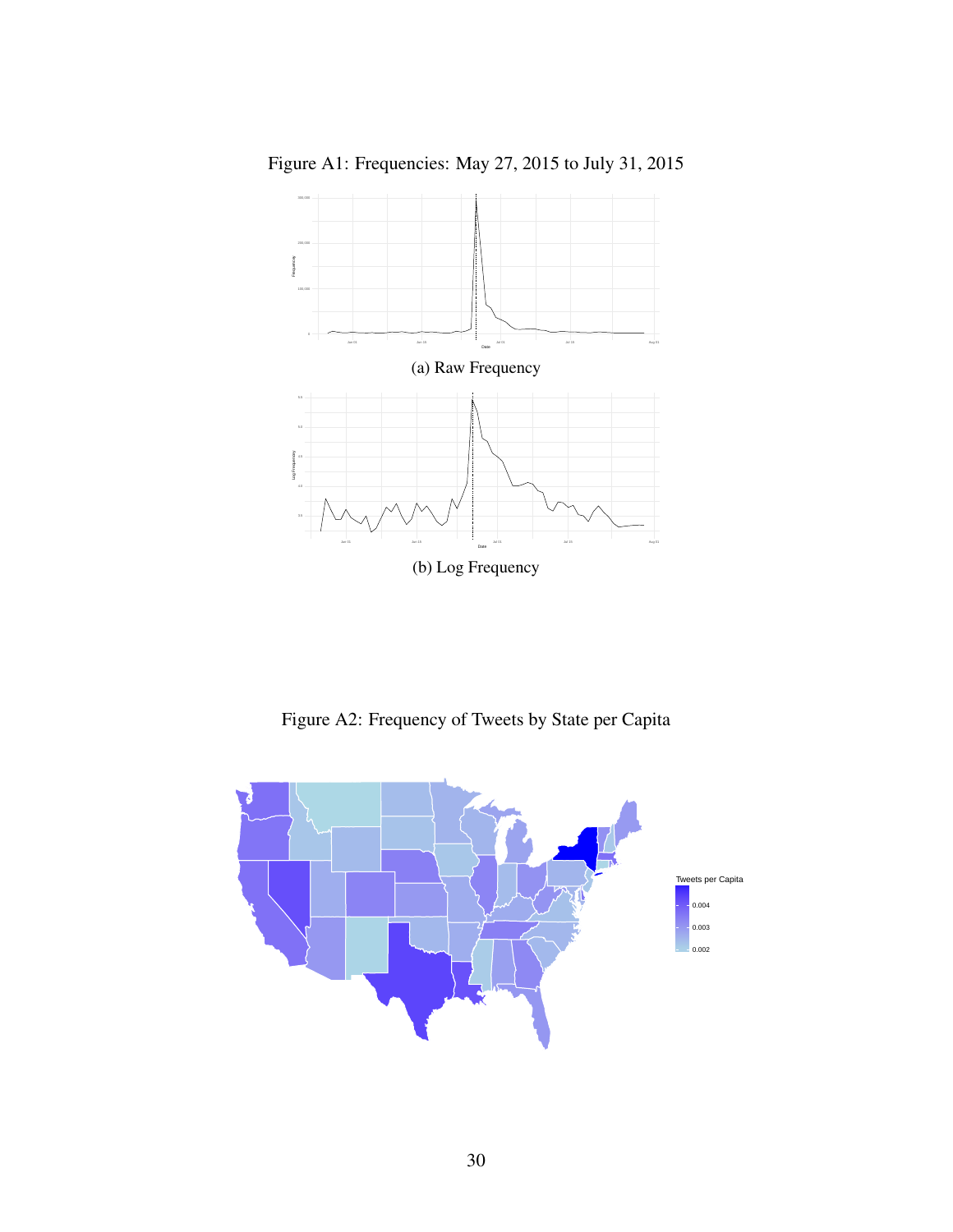| <b>State</b>         | Number of Tweets | <b>State</b>   | Number of Users |
|----------------------|------------------|----------------|-----------------|
| California           | 136,340          | Kentucky       | 12,133          |
| <b>Texas</b>         | 109,485          | Nevada         | 11,425          |
| New York             | 98,792           | South Carolina | 11,425          |
| Florida              | 56,932           | Oklahoma       | 9,184           |
| Illinois             | 42,874           | Kansas         | 86,25           |
| Ohio                 | 36,222           | Arkansas       | 7,658           |
| Pennsylvania         | 32,802           | Utah           | 7,315           |
| Georgia              | 31,259           | Connecticut    | 7,005           |
| Washington D.C.      | 29,888           | Iowa           | 6,730           |
| Michigan             | 27,755           | Mississippi    | 6,239           |
| Washington           | 25,295           | Nebraska       | 6,203           |
| <b>Massachusetts</b> | 23,978           | West Virginia  | 5,857           |
| North Carolina       | 23,539           | New Mexico     | 4,041           |
| Tennessee            | 21,697           | Maine          | 4,006           |
| New Jersey           | 20,122           | Hawaii         | 3,758           |
| Arizona              | 19,372           | Idaho          | 3,443           |
| Louisiana            | 18,852           | Rhode Island   | 3,235           |
| Virginia             | 18,602           | Delaware       | 3,189           |
| Colorado             | 16,936           | New Hampshire  | 2,909           |
| Missouri             | 15,949           | Alaska         | 2,428           |
| Indiana              | 154,66           | Vermont        | 2,001           |
| Maryland             | 14,605           | Montana        | 1,887           |
| Wisconsin            | 14,391           | South Dakota   | 1,851           |
| Alabama              | 14,104           | North Dakota   | 1,592           |
| Oregon               | 14,008           | Wyoming        | 1,351           |
| Minnesota            | 13,389           |                |                 |

Table A1: Number of Tweets from each State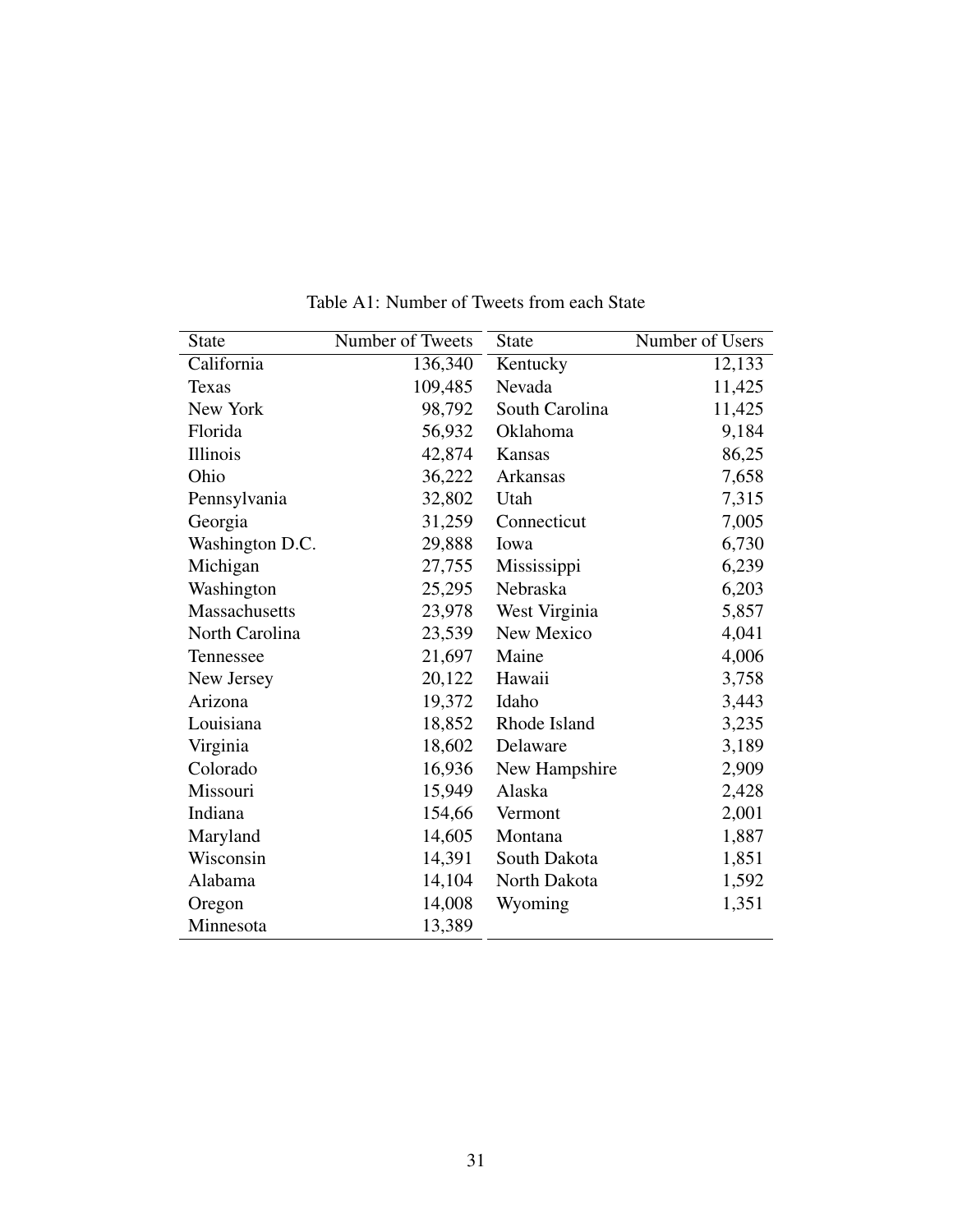## Appendix B: Preprocessing Text Data

Before running supervised training methods to estimate sentiment, I use several preprocessing scripts to manipulate and simplify the Twitter text data. First, I remove all textual information that does not inform the substance of the message, including punctuation, all forms of capitalization, and words that fail to contribute towards a sentence's meaning (such as "the, of, or").

Next, I tokenize the text, a process that splits "a string into its desired constituent parts" (Potts, 2011). My tokenizing strategy utilizes white-space to break apart a sentence into separate words. This transfers the content of a tweet into a list of individual words, ignoring the original order these words appear in the sentence. While the order of words in a sentence can absolutely contribute to the content of a message, treating each document as coming from a "bag-of-words" is a common (though at times contentious) assumption that is necessary to apply many machine learning methodologies (Grimmer & Stewart, 2013). In many situations, enough information can be gleaned from the choice of unique words to justify this assumption.

Finally, the entire dataset is transformed into a document-frequency matrix (DFM). A DFM is an  $N \times J$  matrix, where N is the number of documents (in this case, tweets) and J is the number of unique features (in this case, individual words) found across all documents. Thus, if tweet  $n$ contains two instances of word j, the  $nj<sup>th</sup>$  entry of the DFM is 2. With Twitter data, this represents a very sparse matrix, as the entire set of unique words J across the entire dataset can be quite large, although an individual tweet being capped at 140-characters contains a small number of individual words (while Twitter eventually increased this cap to 280-characters, this occurred after my data collection period) Thus, rather than utilizing each of the  $J$  unique features in the entire dataset, I analyze a subset of features based on how frequently the feature appears. This parameter can be tuned, but for the baseline analysis I kept a feature if it appeared at least three times throughout the dataset. In order to implement the preprocessing steps described above, this project utilized the quanteda R package (Benoit & Nulty, 2016). The quanteda package provides tools to organize and analyze string data in order to implement sentiment analysis methodologies.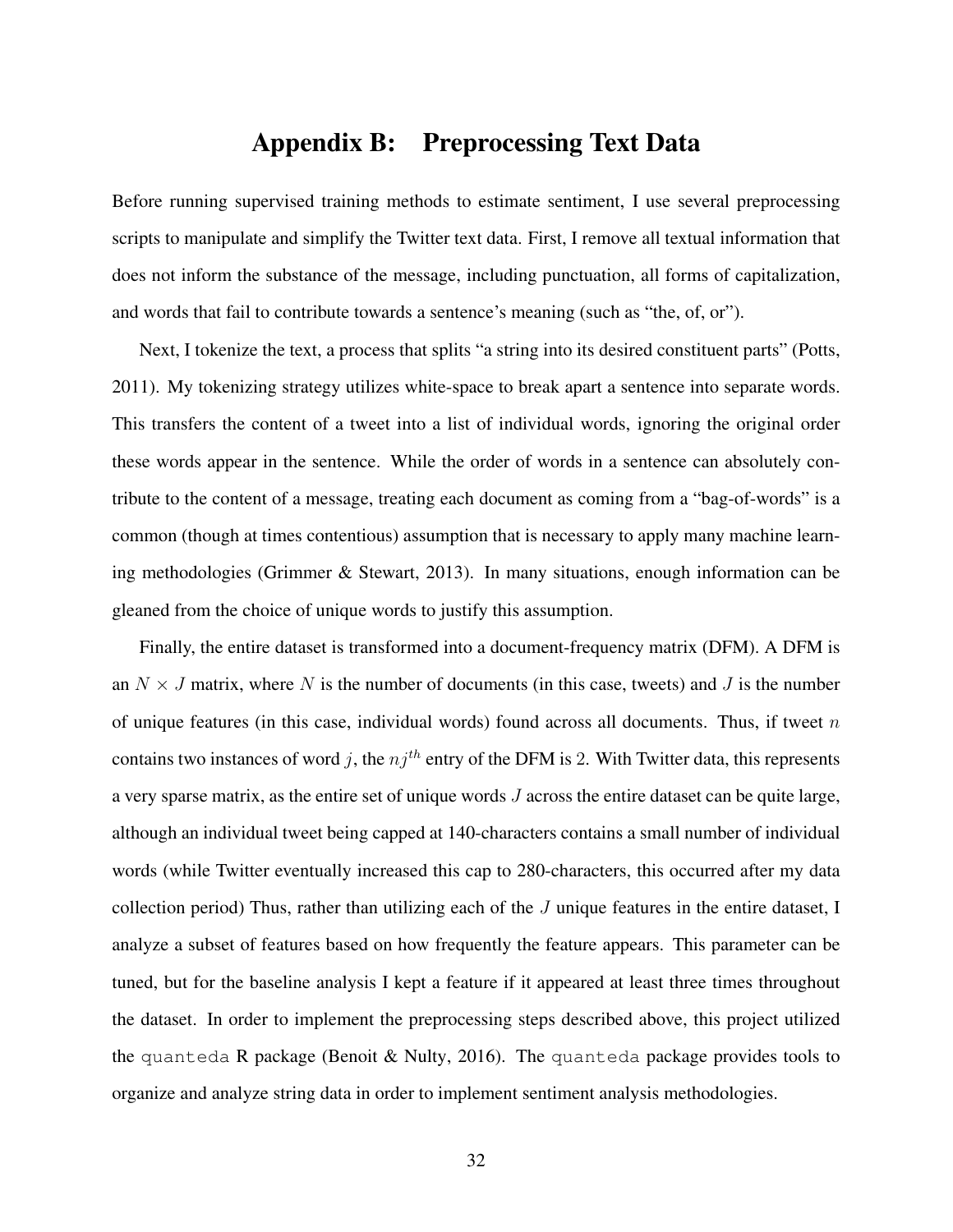## Appendix C: Validating the Supervised Scoring Method

In order to train a supervised classifier, I create a set of hand-annotated tweets using Mechanical Turk. In order to label the largest number of messages in the shortest amount of time, the set of annotated tweets corresponds with the top-4,000 most repeated messages in the dataset. In total, these 4,000 tweets represent 1,895,554 total messages, and thus consists of 31.60% of all collected tweets. After stripping these 4,000 messages of usernames, hyperlinks, and punctuation, there were 3,934 unique messages in the validation set.

In order to build this hand-annotated validation set, I utilized Amazon Mechanical Turk, a crowdsourcing platform that allows a researcher to pay individuals to complete small tasks. I created a set of tasks that required Mechanical Turk users to score the sentiment of ten tweets in my validation set. I present a screen shot of the task in Figure A3.

|  |  | Figure A3: Sample Mechanical Turk Task |  |  |
|--|--|----------------------------------------|--|--|
|--|--|----------------------------------------|--|--|

|                  | Pick the sentiment based on the following criterion:                                                                                                                                      |                                     |  |  |
|------------------|-------------------------------------------------------------------------------------------------------------------------------------------------------------------------------------------|-------------------------------------|--|--|
| <b>Sentiment</b> | Guidance                                                                                                                                                                                  |                                     |  |  |
| Positive         | Select this if:<br>• The user tweets a message in support of gay marriage/gay rights<br>• The user retweets a message in support of gay marriage/gay rights                               |                                     |  |  |
| Neutral          | Select this if the item does not embody positive or negative emotion towards gay marriage/gay rights                                                                                      |                                     |  |  |
| Negative         | Select this if:<br>• The user tweets a message against gay marriage/gay rights<br>• The user retweets a message against of gay marriage/gay rights<br>Sentiment expressed by the content: |                                     |  |  |
| $% content_1$    |                                                                                                                                                                                           | Positive                            |  |  |
|                  |                                                                                                                                                                                           | Neutral                             |  |  |
|                  |                                                                                                                                                                                           | Negative                            |  |  |
|                  |                                                                                                                                                                                           | Sentiment expressed by the content: |  |  |
| $% content_2$    |                                                                                                                                                                                           | <b>Positive</b>                     |  |  |
|                  |                                                                                                                                                                                           | Neutral                             |  |  |

Each task was performed by three separate Mechanical Turk users in order to get a sentiment score as close to the ground truth as possible. To create a final score for each of the 3,934 unique messages, I took the majority score across the three annotations. In total, the Mechanical Turkers labeled 626 messages negative, 1,778 positive, and 1,333 neutral. Only 197 messages did not have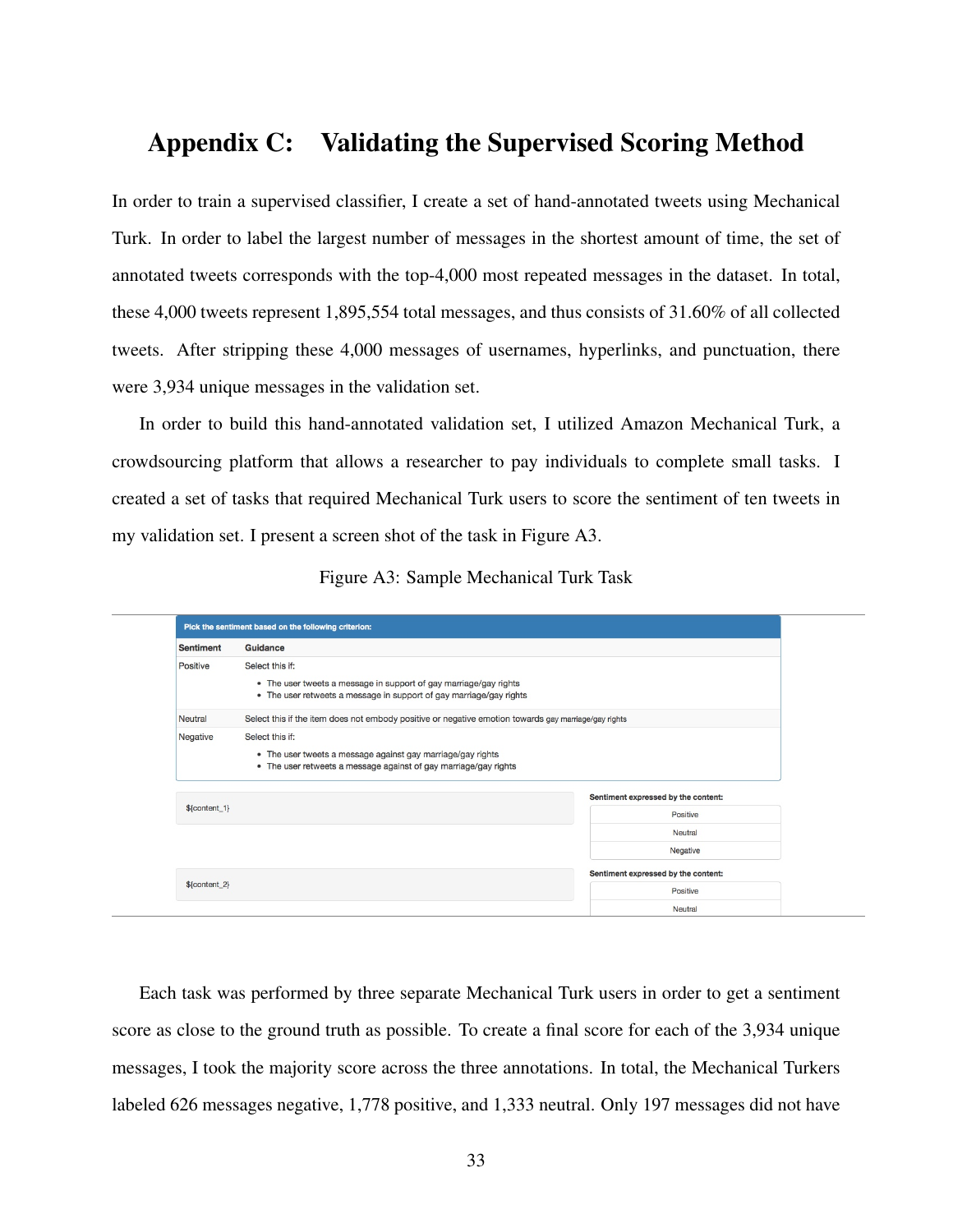a majority category. In the body of the paper, I focus on using the 626 negative and 1,778 positive messages to train a binary classifier. In Appendix E, I use the neutral messages to build a three-way classifier.

In order to train a classifier, I split 10% of the training data to use a test set. This test set of tweets is not used to train the final model, and thus allows me to evaluate the performance of the model on new data.

I start by testing a number of different classifiers, including Support Vector Machines, logitboost, neural networks, and random forest.<sup>1</sup> For each model, I run a 10-cross fold validation to train the classifier before evaluating performance on the left out set. The accuracy (compared with a no-information red in red) and kappa coefficient of the best performing models in each category are found in Figure A4. I find that random forest leads to the highest accuracy without sacrificing inter-rater reliability.





On choosing an overall model classification, I tune the hyper-parameters of the random forest model. Repeating 10-cross fold validation 10 times per hyper-parameter, I test which minimum

<sup>&</sup>lt;sup>1</sup>I train and evaluate all classifiers with the caret package (Kuhn, 2008)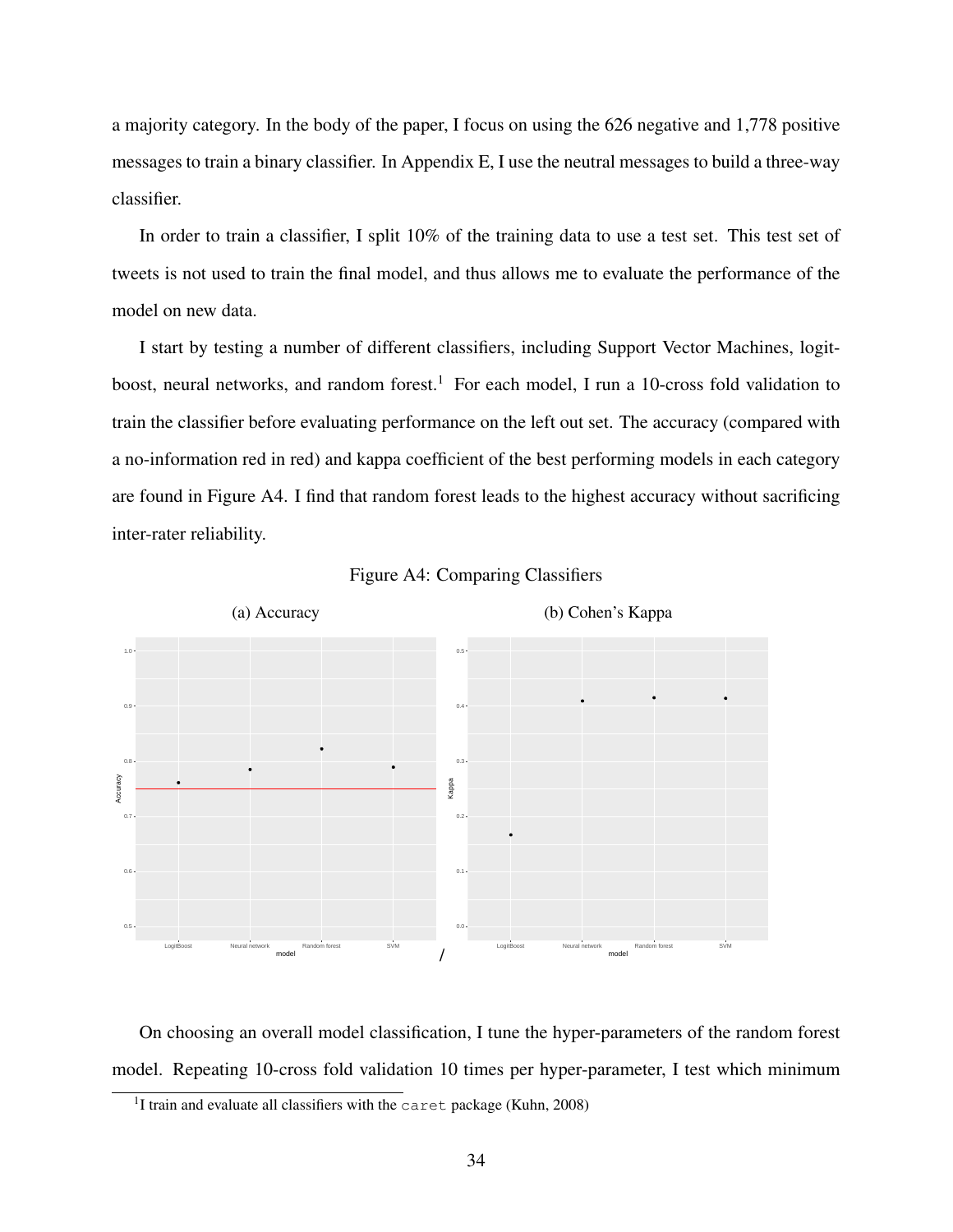node size leads to the best cross validation accuracy.

For the test set, my final model accurately predicts 81.74% of the data, with 97.78% Sensitivity and 34.43% Specificity.

To better diagnose the model, I present the receiver operating characteristic (ROC) curve (with area under curve reported) in Figure A5, and the test-set confusion matrix in Table A2.





Table A2: Error Matrix: Test Set Predictions



The error matrix reveals that one issue my classifier exhibits is over-predicting the positive class. While part of this issue may stem from the fact I have an unbalanced training set, visually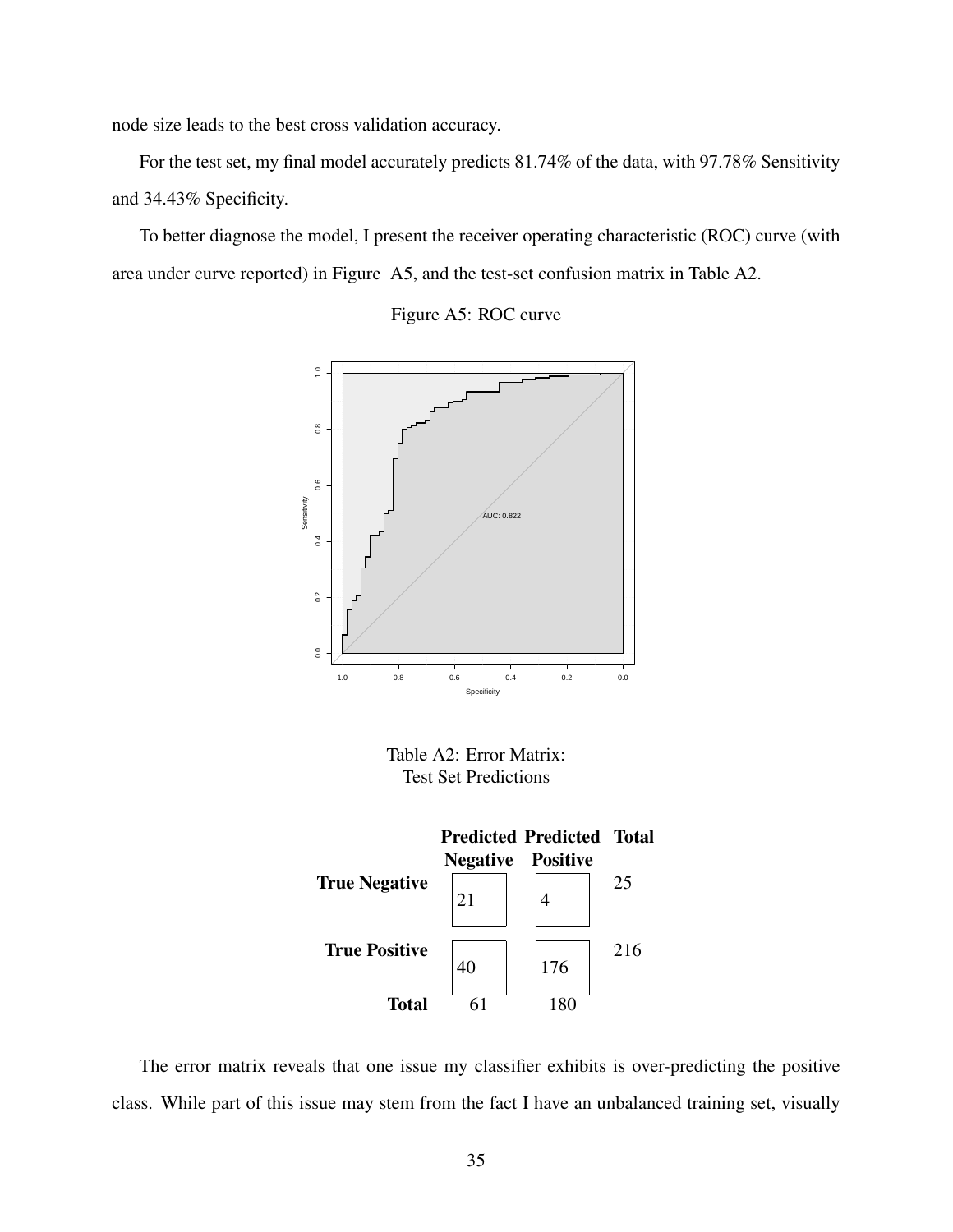inspecting may of the false-positive tweets reveals that many misclassified messages are highly sarcastic in tone. While this is easy for a human reader to recognize, sarcasm is very difficult to detect in sentiment scoring algorithms.<sup>2</sup> Overall, this reveals that my classifier is more likely to falsely classify a negative tweet as positive, biasing all my scores upwards. Thus, as my core finding is finding a more *negative* reaction in states with a law change, this upward bias is likely attenuating my findings. Thus, this bias should not hurt the causal interpretation of my core results.

### Appendix D: Neutral Tweets

An issue potentially biasing my results is the presence of a third sentiment category: neutral messages. While theoretically possible to build a third training set of *neutral* tweets and training a three-way classifier, binary classifiers tend to lead to more accurate labels. However, in a robustness check, I retrain the classifier using the neutral labels collected on Mechanical Turk. In total, this training set consists of 626 negative, 1,778 positive, and 1,333 neutral tweets.

I train this model with the same procedure described in an earlier section: leaving out 10% of the data as a test set, and doing 10-fold validation across the training set to tune over the hyperparameters in the random forest model. The confusion matrix for the best performing model on the left out test set is found in Table A3. In total, the model has an accuracy of 61.23% against a 47.06% no information rate, and Cohen's kappa coefficient 0.35.

Applying this three-way classifier to my analysis, I rerun my main model specification including with neutral labels. I score neutral messages as 0.5, in addition to scoring negative messages 0 and positive messages 1. I present the results of this robustness check in Table A4

In Table A4, I note that, across each model specification, the Treated $\times$ After coefficient remains negative and statistically significant. In fact, the model including neutral labels more robustly demonstrates my core results, finding a small level of near statistical significance in model five (a null result in the binary model). This seems to provide additional evidence that the inclusion of neutral tweets biases my core results upwards, allowing me to better interpret the core results in

<sup>&</sup>lt;sup>2</sup>See (Maynard & Greenwood, 2014) as an example of one attempt to address sarcasm detection in tweets.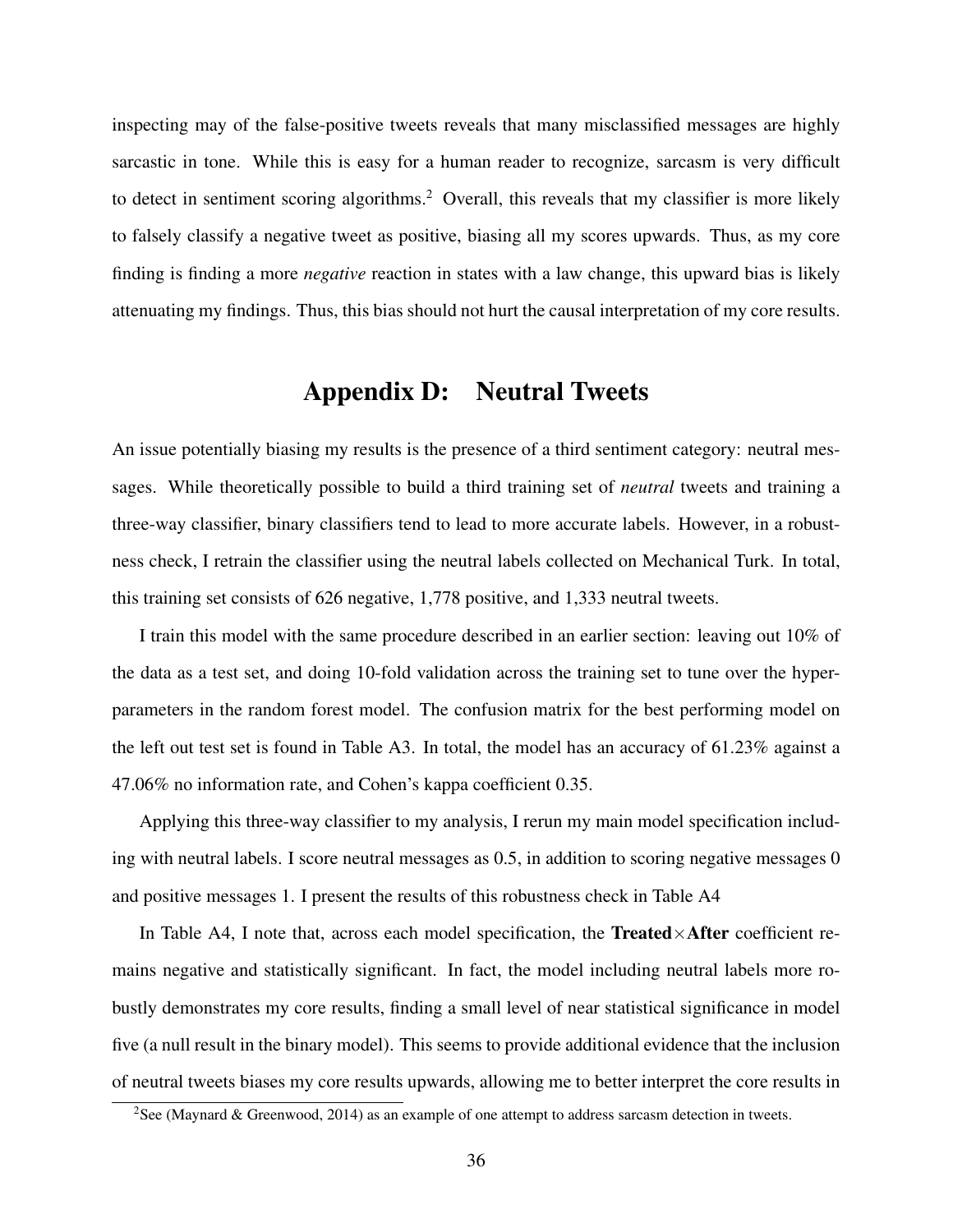#### Predicted Predicted Predicted Total Negative True Negative  $15 \t| 6 \t| 2$ 23 True Neutral  $31$   $|89|$   $|49|$ 169 True Positive 18 | 39 | 125 182 **Total**  $\overline{61}$   $\overline{134}$   $\overline{176}$

### Table A3: Multiclass Model Error Matrix: Test Set Predictions

Table A4: Difference-in-Difference Results: Three-Way Classifier

|                 | Dependent variable:       |                |                 |                        |                        |  |
|-----------------|---------------------------|----------------|-----------------|------------------------|------------------------|--|
|                 | <b>Positive Sentiment</b> |                |                 |                        |                        |  |
|                 | (1)                       | (2)            | (3)             | (4)                    | (5)                    |  |
| After           | $0.064***$                | $0.016***$     | $0.055^{***}\,$ | $0.030***$             | $0.023***$             |  |
|                 | (0.001)                   | (0.001)        | (0.002)         | (0.002)                | (0.003)                |  |
| Treated         | 0.001                     | 0.002          | $-0.0004$       | $0.007*$               | 0.0002                 |  |
|                 | (0.002)                   | (0.002)        | (0.003)         | (0.004)                | (0.006)                |  |
| Treated*After   | $-0.019***$               | $-0.026***$    | $-0.018***$     | $-0.016***$            | $-0.010*$              |  |
|                 | (0.002)                   | (0.002)        | (0.003)         | (0.004)                | (0.006)                |  |
| <b>GOP</b>      |                           |                |                 | $-0.164***$<br>(0.001) | $-0.155***$<br>(0.002) |  |
| Constant        | $0.649***$                | $0.648***$     | $0.669***$      | $0.643***$             | $0.646***$             |  |
|                 | (0.001)                   | (0.001)        | (0.002)         | (0.002)                | (0.003)                |  |
| Drop June 26?   | N <sub>o</sub>            | Yes            | N <sub>0</sub>  | N <sub>o</sub>         | N <sub>o</sub>         |  |
| Race and Gender | N <sub>o</sub>            | N <sub>o</sub> | Yes             | No                     | Yes                    |  |
| $\mathbf N$     | 1,076,512                 | 673,792        | 506,274         | 191,980                | 93,681                 |  |
| $R^2$           | 0.004                     | 0.001          | 0.011           | 0.062                  | 0.060                  |  |

*Note:*  $*_{p<0.1;}$  \*\*p<0.05; \*\*\*p<0.01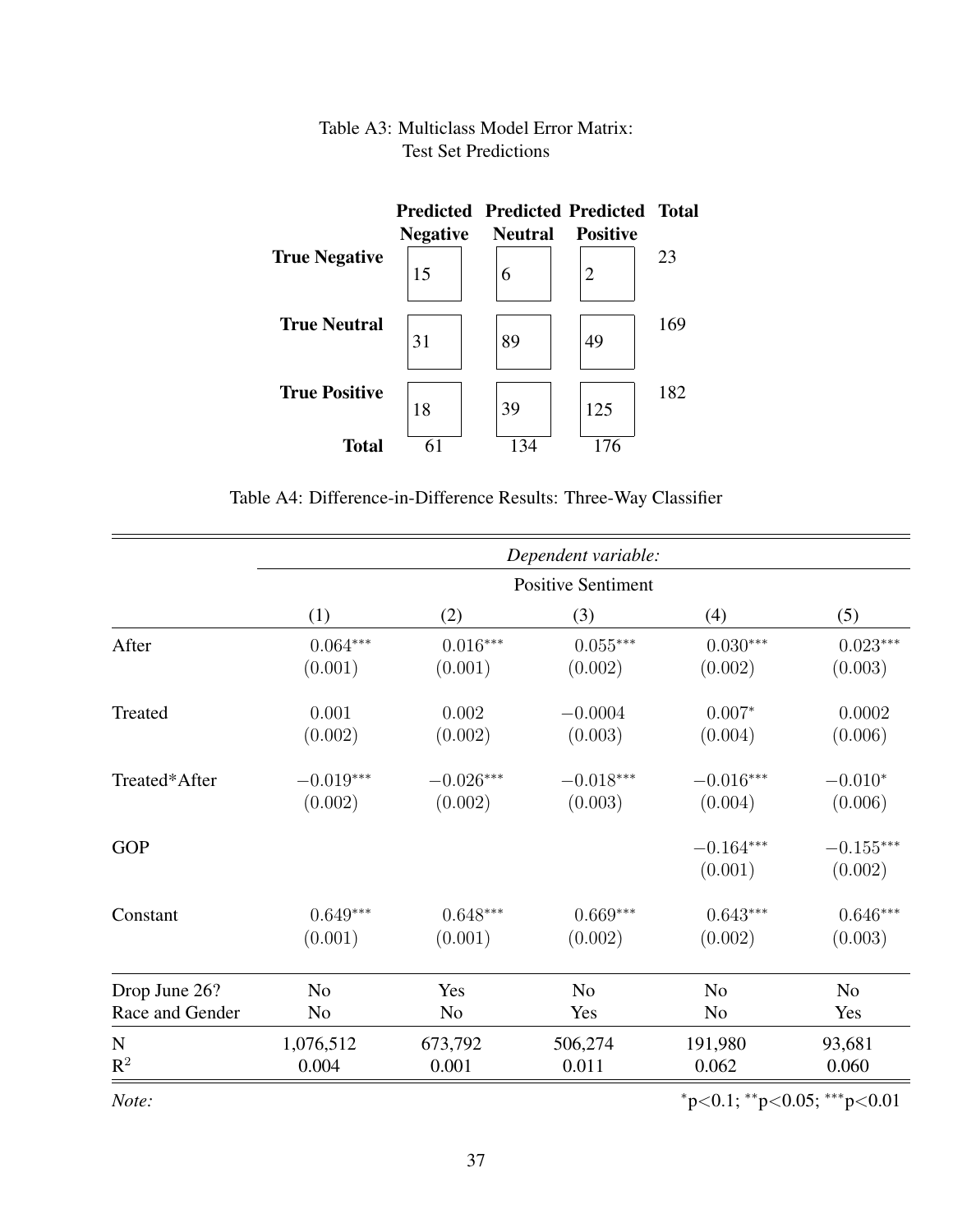a causal manner.

### Appendix E: Border State Analysis

As the parallel trend assumption in the difference-in-difference estimator posits that the untreated group is a good counter-factual to the treatment group, a potential criticism of my work is that I do not restrict the group of untreated states. That is, I analyze data from all fifty states, when perhaps states like California and New York do not make good counterfactuals to the states in the treatment group.

While a matching methodology represents the most rigorous way to find valid counterfactuals for users in my treated set, I do not have a rich enough set of independent variables to allow for an accurate matching procedure. However, it is possible to use the geography of the treated states to find a set of users that might represent a more valid counterfactual. Thus, I re-run my analysis with a smaller set of untreated states, restricting the untreated group to only those states that share a border with one or more treated states.<sup>3</sup> By restricting the untreated states in this way, I am more likely to select states with similar demographic characteristics, allowing me to further test and validate my results. The result of this robustness check is found in Table A5, which replicates the model specifications in the body of the paper.

In models one and two, the baseline models, I find a negative and statistically significant **Treated** $\times$ **After** coefficient. Thus, even when restricting the untreated group to smaller set of states more likely to share characteristics with the treated set, I continue to find evidence of a causal impact. I also find this impact in model three, where I include demographic information. In models four and five, where I include the partisan labels, I find a null result. This is partially due to the upward bias of the binary classifier described in the previous appendix; with a higher probability in coding neutral messages as positive, the results are biased upwards, away from my hypothesis.

To test the impact of neutral messages on the border states, I rerun the analysis with the three-

<sup>3</sup>The bordering states include: Oklahoma, Kansas, New Mexico, Colorado, Wyoming, Montana, Minnesota, Iowa, Wisconsin, Illinois, Indiana, Alabama, Florida, South Carolina, North Carolina, Virginia, West Virginia, Pennsylvania.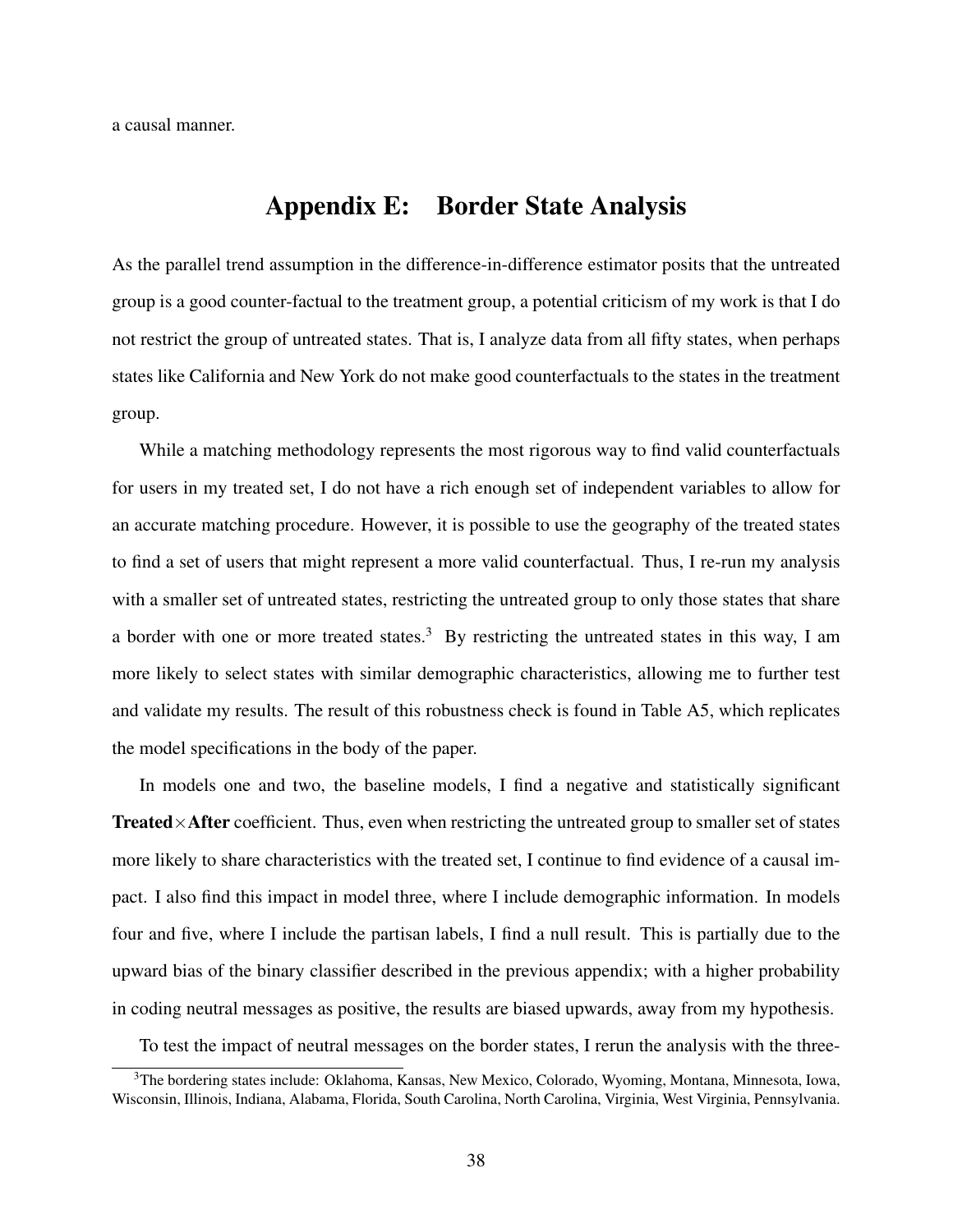|                 | Dependent variable:<br><b>Positive Sentiment</b> |                        |                       |                        |                        |  |
|-----------------|--------------------------------------------------|------------------------|-----------------------|------------------------|------------------------|--|
|                 |                                                  |                        |                       |                        |                        |  |
|                 | (1)                                              | (2)                    | (3)                   | (4)                    | (5)                    |  |
| After           | $0.015***$<br>(0.002)                            | $-0.053***$<br>(0.003) | $0.023***$<br>(0.003) | $-0.033***$<br>(0.005) | $-0.037***$<br>(0.007) |  |
|                 |                                                  |                        |                       |                        |                        |  |
| Treated         | $0.007**$                                        | $0.008**$              | $0.015***$            | $-0.009$               | 0.0004                 |  |
|                 | (0.003)                                          | (0.003)                | (0.004)               | (0.007)                | (0.010)                |  |
| Treated*After   | $-0.013***$                                      | $-0.015***$            | $-0.022***$           | 0.00001                | 0.005                  |  |
|                 | (0.003)                                          | (0.004)                | (0.005)               | (0.007)                | (0.011)                |  |
| <b>GOP</b>      |                                                  |                        |                       | $-0.212***$            | $-0.205***$            |  |
|                 |                                                  |                        |                       | (0.003)                | (0.004)                |  |
| Constant        | $0.800***$                                       | $0.797***$             | $0.813***$            | $0.833***$             | $0.807***$             |  |
|                 | (0.002)                                          | (0.002)                | (0.003)               | (0.005)                | (0.007)                |  |
| Drop June 26?   | N <sub>o</sub>                                   | Yes                    | N <sub>o</sub>        | N <sub>o</sub>         | N <sub>0</sub>         |  |
| Race and Gender | N <sub>o</sub>                                   | N <sub>0</sub>         | Yes                   | N <sub>0</sub>         | Yes                    |  |
| $\mathbf N$     | 580,896                                          | 362,785                | 272,415               | 102,474                | 49,974                 |  |
| $\mathbb{R}^2$  | 0.0001                                           | 0.003                  | 0.005                 | 0.055                  | 0.052                  |  |
| Note:           | $p<0.1$ ; **p<0.05; ***p<0.01                    |                        |                       |                        |                        |  |

### Table A5: Border States with Binary Classifier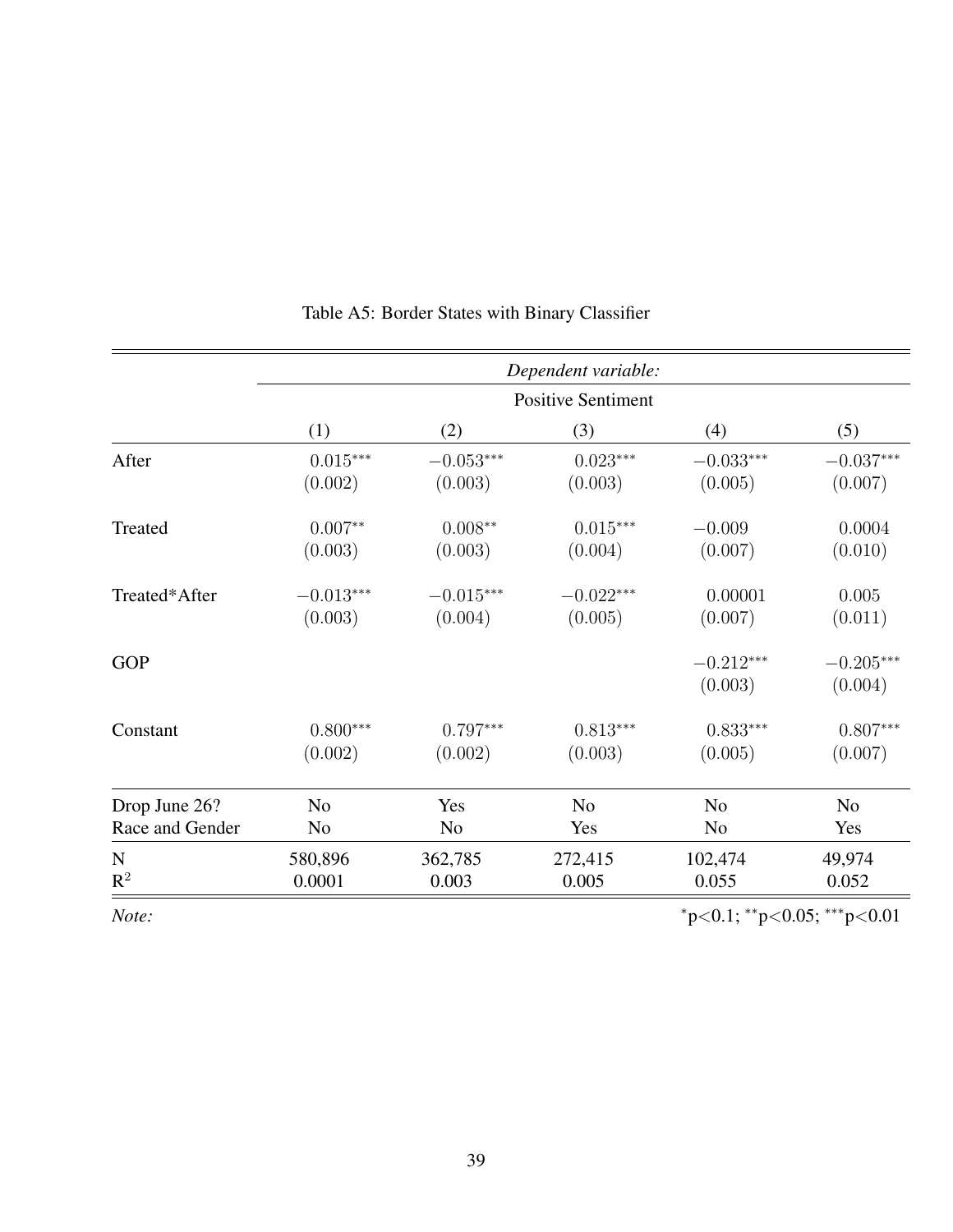way classifier described in Appendix D: *Neutral Tweets*. In this model, I code the dependent variable as 0 for negative tweets, 0.5 for neutral tweets, and 1 for positive tweets. I present the results in Table A6.<sup>18</sup>

|                 | Dependent variable:         |                 |                |                        |                        |  |  |
|-----------------|-----------------------------|-----------------|----------------|------------------------|------------------------|--|--|
|                 | <b>Positive Sentiment</b>   |                 |                |                        |                        |  |  |
|                 | (1)                         | (2)             | (3)            | (4)                    | (5)                    |  |  |
| After           | $0.065***$                  | $0.015^{***}\,$ | $0.066***$     | $0.026***$             | $0.031^{***}\,$        |  |  |
|                 | (0.002)                     | (0.002)         | (0.003)        | (0.003)                | (0.005)                |  |  |
| Treated         | $0.014***$                  | $0.015***$      | $0.024***$     | 0.008                  | $0.024***$             |  |  |
|                 | (0.002)                     | (0.003)         | (0.003)        | (0.005)                | (0.006)                |  |  |
| Treated*After   | $-0.021***$                 | $-0.025***$     | $-0.028***$    | $-0.011**$             | $-0.019***$            |  |  |
|                 | (0.003)                     | (0.003)         | (0.004)        | (0.005)                | (0.007)                |  |  |
| Republican      |                             |                 |                | $-0.175***$<br>(0.002) | $-0.160***$<br>(0.003) |  |  |
| Constant        | $0.637***$                  | $0.635***$      | $0.647***$     | $0.647***$             | $0.621***$             |  |  |
|                 | (0.002)                     | (0.002)         | (0.003)        | (0.003)                | (0.005)                |  |  |
| Drop June 26?   | N <sub>o</sub>              | Yes             | N <sub>o</sub> | N <sub>o</sub>         | N <sub>0</sub>         |  |  |
| Race and Gender | No                          | N <sub>0</sub>  | Yes            | N <sub>o</sub>         | Yes                    |  |  |
| $\mathbf N$     | 607,695                     | 378,437         | 286,118        | 106,761                | 52,115                 |  |  |
| $R^2$           | 0.003                       | 0.0003          | 0.012          | 0.072                  | 0.064                  |  |  |
| Note:           | *p<0.1; **p<0.05; ***p<0.01 |                 |                |                        |                        |  |  |

Table A6: Border States with Three-Way Classifier

Here, I find that all the results are extremely similar to Table A5, but with a negative and significant Treated×After coefficient in models 4 and 5. This robustness check helps confirm the results in the main section of my paper.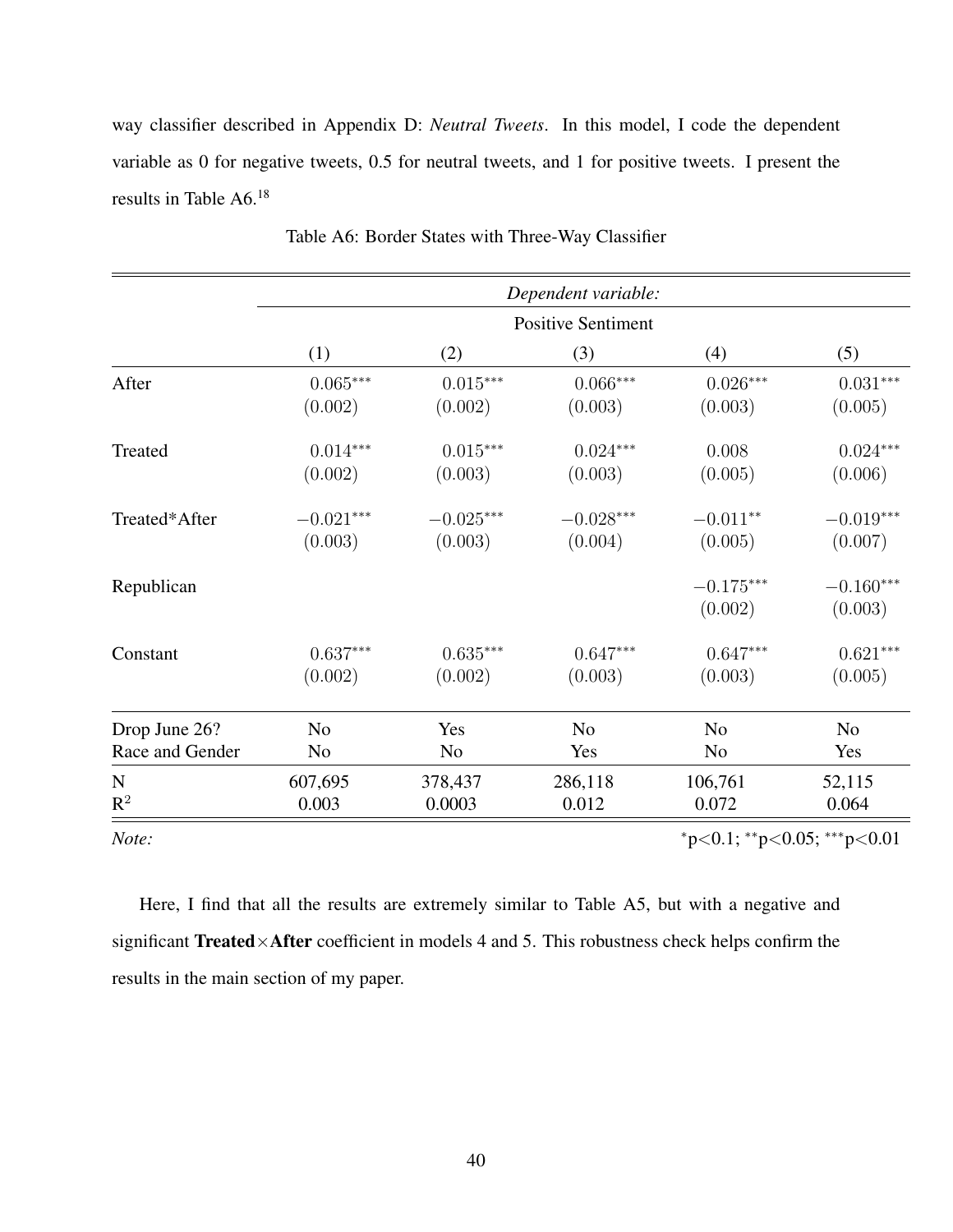## Appendix F: Checking for Bot Accounts

Detecting 'bot' accounts is the subject of many machine learning papers, with researchers focusing on different techniques to determine whether messages are sent by humans or automated programs (e.g. Wang, 2010; Jajodia et al., 2012; Ferrara, Varol, Davis, Menczer, & Flammini, 2016). Given the discussions in the wake of the 2016 U.S. election regarding automated systems disseminating "fake news" on social media platforms, it is important to consider whether or not my dataset is filled with 'bot' accounts biasing my results.

To get a sense of how many likely bot accounts are present in my dataset, I pull a sample of 30,000 random users. To figure out how likely these 30,000 users are 'bot' accounts, I utilize the Botometer publicly available API.<sup>4</sup> The Botometer API interacts with the Twitter API, pulling over one thousand features from the user's Twitter profile to compare against a collection of 15,000 manually verified bot accounts and 16,000 verified human accounts (Varol, Ferrara, Davis, Menczer, & Flammini, 2017). The classifier then runs an ensemble method using random forests, AdaBoost, logistic regression, and decision trees to determine the likelihood a given user is human or a 'bot.' The classifier outputs a likelihood from zero to one; the closer the bot score is to one, the more likely the account is run by an automated program. I present the distribution of classification scores from 30,000 randomly selected users in Figure A6.

Figure A6 demonstrates that the majority of users are likely human, with a mean bot score of 0.29 with a standard deviation of 0.14 across the sample. Only a small number of users are likely bots, with only 9.2% of users with a bot score greater than 0.5 and 1.3% of users with a bot score greater than 0.75. While important to note Botometer represents only one approach to detecting bots, this preliminary analysis shows little evidence that bots drive my results.

<sup>4</sup>https://botometer.iuni.iu.edu